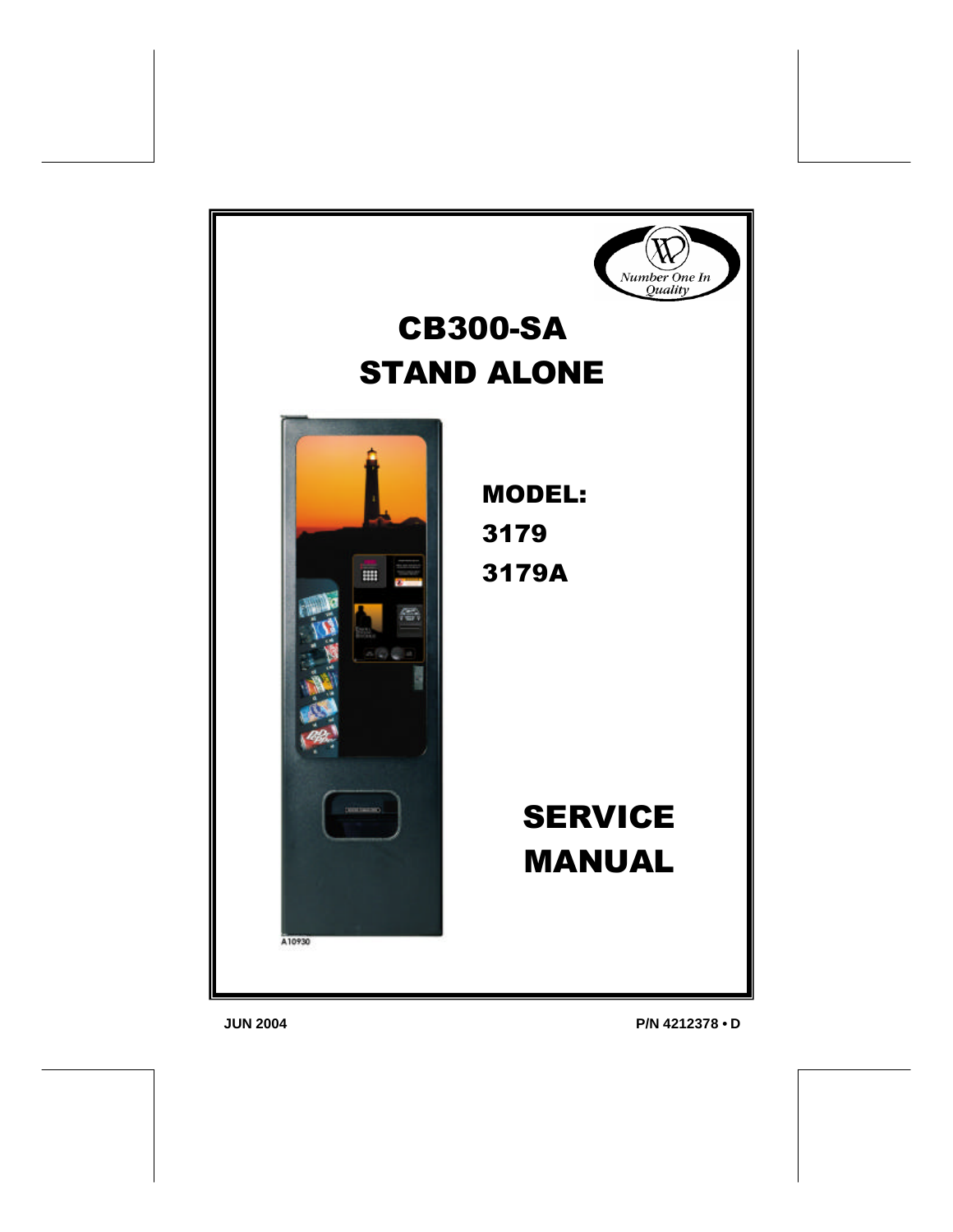## TABLE OF CONTENTS

| Grounding (Earthing) & Electrical4<br>Install Wall Mount Bracket7                                    |
|------------------------------------------------------------------------------------------------------|
|                                                                                                      |
| Drop Sensor Factory Setting 13                                                                       |
| CONTROLLER PROGRAMMING  14<br>16<br>Total Reset-able Vend Count 17<br>Total Reset-able Cash Value 18 |

| REFRIGERATION UNIT 23                        |  |
|----------------------------------------------|--|
| Refrigeration Controls23                     |  |
| Refrigeration Troubleshooting23              |  |
|                                              |  |
| Compressor Trips On Overload24               |  |
| Noisy Or Vibrating Unit 25                   |  |
|                                              |  |
| Unit Operates Long Or Continuously 25        |  |
| Refrigerated Space Too Cold 26               |  |
| Refrigerated Space Too Warm 26               |  |
| Troubleshooting Circuits With Multi-Meter 27 |  |
| Refrigeration Unit Removal28                 |  |
|                                              |  |
|                                              |  |
|                                              |  |
|                                              |  |
|                                              |  |
| PARTS ORDERING PROCEDURE 30                  |  |
| BEFORE CALLING FOR SERVICE31                 |  |
|                                              |  |

Record the Model Number and Serial Number of your machine below. They are necessary to obtain quick service and parts information for your machine. The numbers are available on the identification plate located on the backside of the cabinet of the vendor.

#### **MODEL NUMBER: \_\_\_\_\_\_\_\_\_\_\_\_\_\_\_\_\_\_\_\_\_\_\_\_\_\_\_\_\_\_\_\_\_\_\_\_\_\_\_\_\_\_\_\_\_\_\_\_\_\_**

#### **SERIAL NUMBER: \_\_\_\_\_\_\_\_\_\_\_\_\_\_\_\_\_\_\_\_\_\_\_\_\_\_\_\_\_\_\_\_\_\_\_\_\_\_\_\_\_\_\_\_\_\_\_\_\_\_**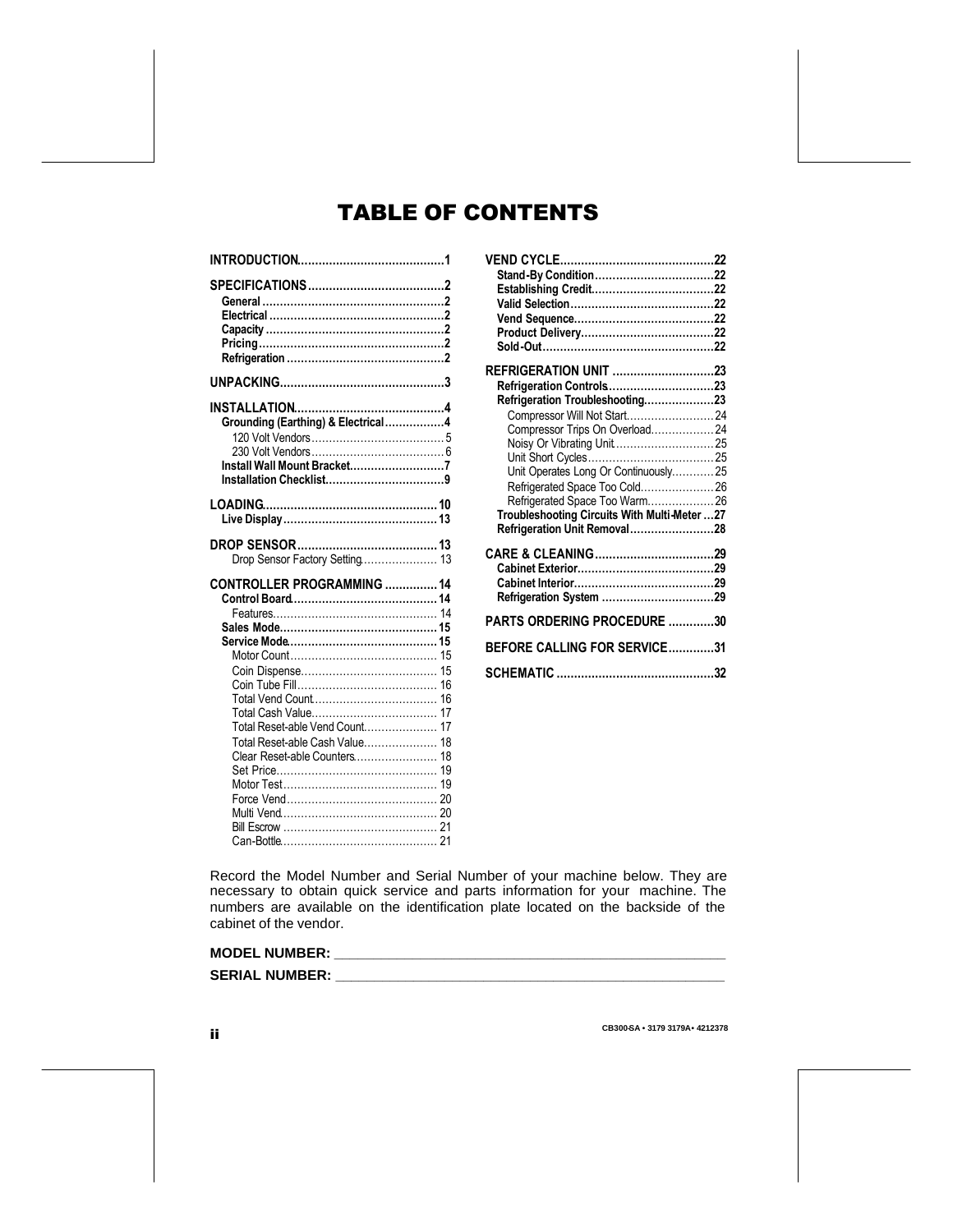## INTRODUCTION

This manual contains instructions, service and installation guidelines for the **CB300-SA Stand Alone Can/Bottle Convertible Model 3179**.

Read this manual thoroughly to become familiar with the features and functions of this unit. The initial set-up of a vending machine is a very important step of insuring that the equipment operates in a trouble-free manner. Following the instructions during the initial installation of the machine will avoid service problems and minimize set-up time.

This model is a six (6) select, can or bottle vendor that operates on the "first-in, first-out" vending principle for all selections.

The six selections are priced individually from \$0.05 to \$99.95 in five cent increments (U.S. Currency). When adapted to accept international or foreign currency, the maximum vend price is 255 times the smallest denomination of coin accepted.

It is equipped with an electronic control system. All programming of the vend

functions, pricing and features is done on the controller. Changes can be made without any additional accessories or remote parts.

Each machine is identified by a model and a serial number given on the Serial Number Plate attached to the inside or back of the vendor. Record these numbers for your records in the space provided below the Table of Contents on page ii. All inquires and correspondence pertaining to this vendor should reference the model and serial numbers.

| FOR U.S. UNITS:         |                |  |  |
|-------------------------|----------------|--|--|
| VendNet™                |                |  |  |
| 165 North 10th Street   |                |  |  |
| Waukee, lowa 50263-0488 |                |  |  |
| <b>PHONE:</b>           | 1-888-259-9965 |  |  |
|                         | 1-800-833-4411 |  |  |
| <b>PARTS FAX:</b>       | 1-515-274-5775 |  |  |
| SALES FAX:              | 1-515-274-0390 |  |  |

Should you have any questions pertaining to the information in the manual, replacement parts or the operation of the vendor you should contact your local distributor or service entity.

#### **Features:**

- Self-Diagnostics.
- Multi Vend.
- Free Vend.
- Hermetically sealed refrigeration system with R-134a refrigerant.
- Motorized delivery, electronically controlled.
- Visual feedback indicates when a product has been vended or when an error condition exists.
- No change or loss of program/memory because of a power failure.
- Cash accountability records Total Cash transactions and Total Vend cycles performed by the vendor. Information for individual selections, or total machine can be compiled and used for inventory and ordering records.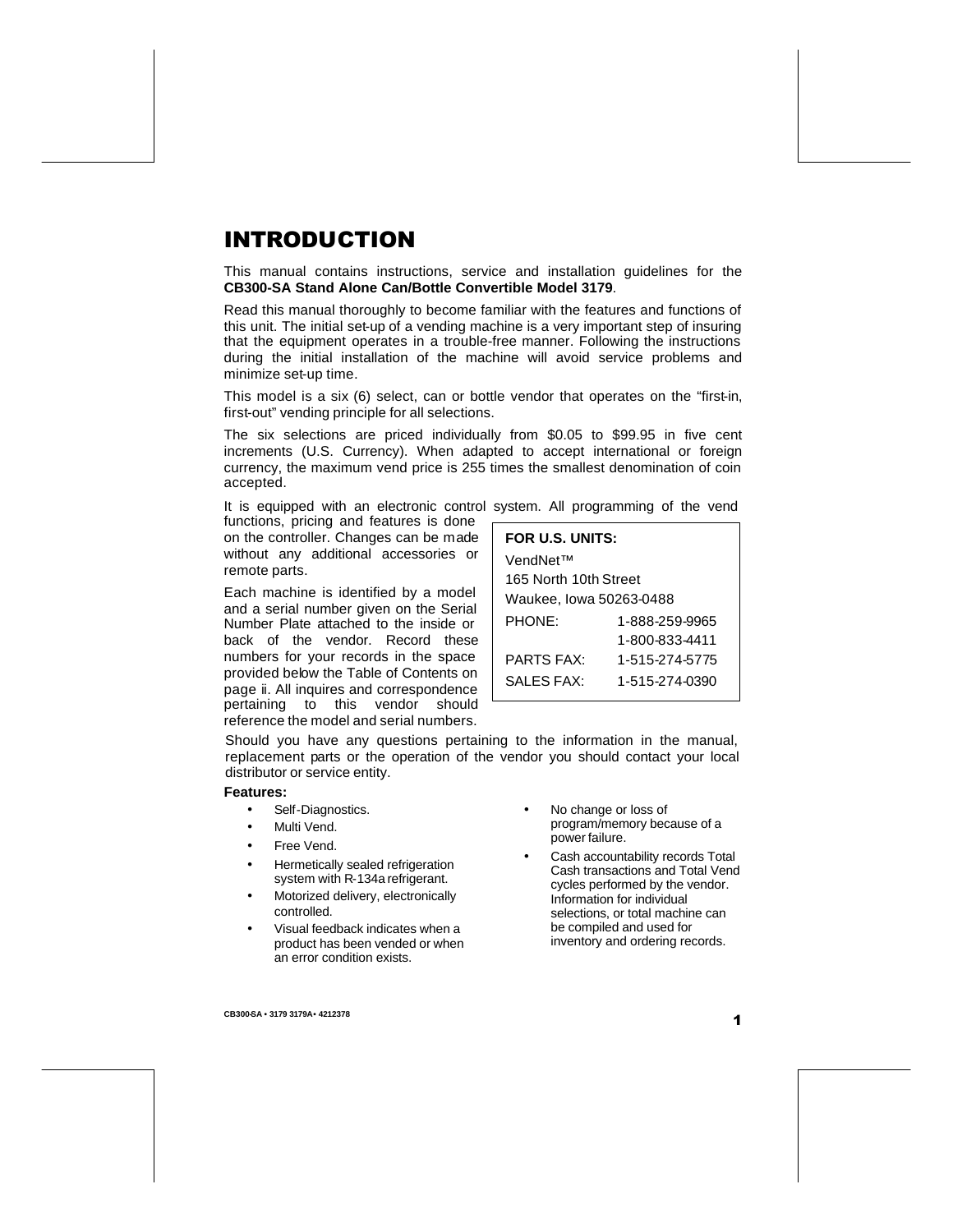## SPECIFICATIONS

## **GENERAL**

| Height: | 68.5 Inches | 174 cm   |  |
|---------|-------------|----------|--|
| Width:  | 21 Inches   | 53 cm    |  |
| Depth:  | 33.5 Inches | 85 cm    |  |
| Weight: | 360 Pounds  | 163.3 kg |  |

## **ELECTRICAL**

| Power: | <b>120 VAC</b> | <b>230 VAC</b> |
|--------|----------------|----------------|
| Cycle: | 60 Cycle       | 50 Cycle       |
| Amps:  | 8 Amps         | 4 Amps         |

## **CAPACITY**

|         | <b>Selection</b> | 12 Oz. Cans | 20 Oz. Bottles |
|---------|------------------|-------------|----------------|
| Column: |                  | 52          | 23             |
| Total:  |                  | 312         | 138            |

### **PRICING**

**Multi-Pricing**

### **REFRIGERATION**

|                                   | Unit Size: 1/3 HP Hermetically Sealed |
|-----------------------------------|---------------------------------------|
| <b>Refrigerant:</b> R-134a        |                                       |
| <b>Charge:</b> $3.5 \text{ Oz}$ . |                                       |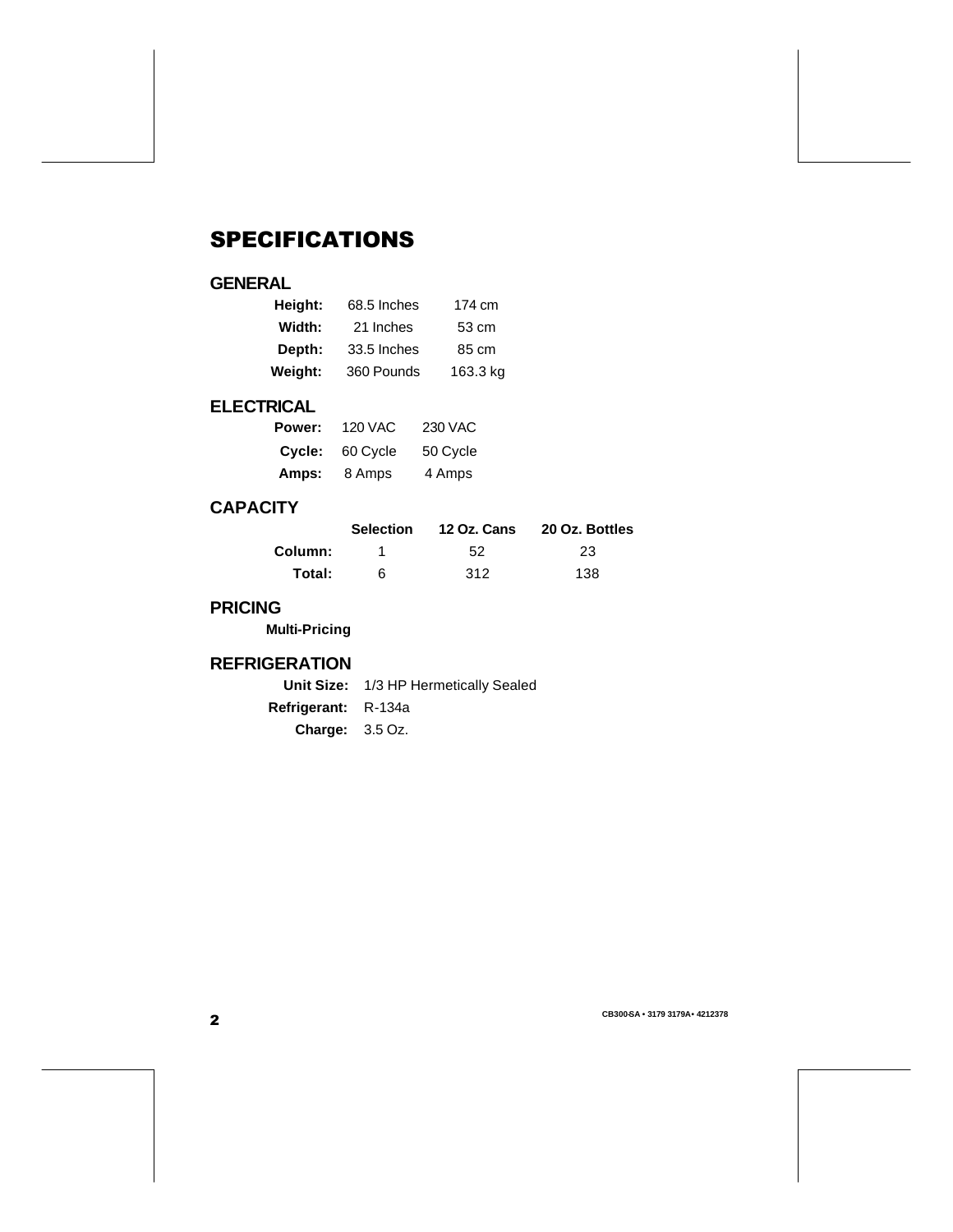## UNPACKING

This machine was thoroughly inspected before leaving the factory and the delivering carrier has accepted this vendor as their responsibility. Any damage or irregularities should be noted at the time of delivery and reported to the carrier. Request a written inspection report from the claims inspector to file any claim for damage. File the claim with the carrier (not the manufacturer) within 15 days after receipt of the machine.

Carefully remove the outside packing material in a manner not to damage the finish or exterior of the machine. Inspect the machine for concealed shipping damage. Report any damage hidden by the shipping material directly to the delivering carrier on a Hidden Damage Report.

Record the model number and serial number of the vendor for your records. Space is provided below the Table of Contents on page ii. These numbers are on the Serial Number Plate located on the back of the cabinet and/or inside the vendor. Refer to these numbers on all correspondence and inquiries pertaining to this vendor.

Remove the "Knock-A-Way" support by placing a 2x4 under the vendor, inserting a screwdriver or prying tool into the groove of the Knock-A-Way and splitting it in two as shown in **Figure 1**. Turn the leveling screws in as far as possible.



A10673

**Figure 1. Removing Knock-Away Supports**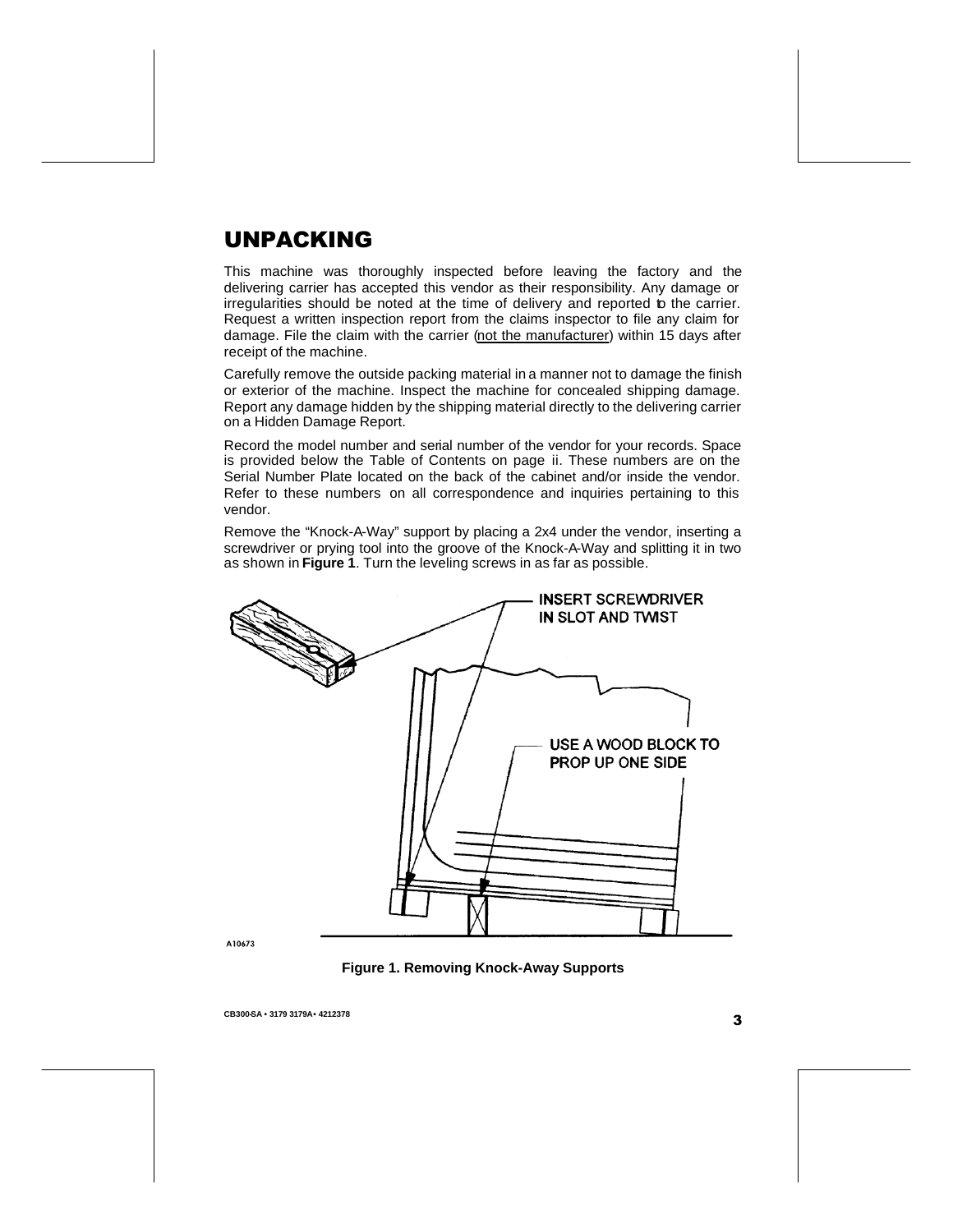## INSTALLATION

Consult local, state and federal codes and regulations before installation of the vendor.

To minimize installation time and to avoid service problems due to improper installation, follow the instructions outlined in this manual.

Position the vendor in its place of operation no further than six feet from the power outlet or receptacle and check that the door will open fully without interference. Leave at least four inches of space between the back of the machine and any wall or obstruction for proper air circulation.

#### CAUTION:

**Do not block the ventilating screens in front or in the rear of the vendor. Always allow free ventilation behind a bank installation, so that exhaust air is not trapped. Failure to do so could result in a refrigeration failure.**

Level the vendor, making sure all levelers are touching the floor. The vendor must be level for proper operation. If it is properly leveled, it should not "rock" or "teeter" on any of the levelers. When the vendor is level, the door can be opened to any position and not move by itself. Try the door half closed, straight out and in a wide open position before deciding that the machine is level.

Remove all shipping brackets, tape and inner packing material from the vendor. Operating the vendor without removing the tape and packing material could result in damage to the vendor.

## **GROUNDING (EARTHING) & ELECTRICAL**

Prior to connecting the equipment, the integrity of the main electrical supply must be checked for correct polarity, presence of ground (earth) and correct voltage. It is recommended that these checks be repeated at 6-month intervals with the routine safety electrical testing of the equipment itself.

To correct negative voltage, amperage, polarity, or ground (earth) checks, consult a licensed electrician.

A noise suppresser has been installed in this machine to compensate for any mains signal noise that could interfere with the normal operation of the controller.

#### **WARNING:**

Do not use extension cords.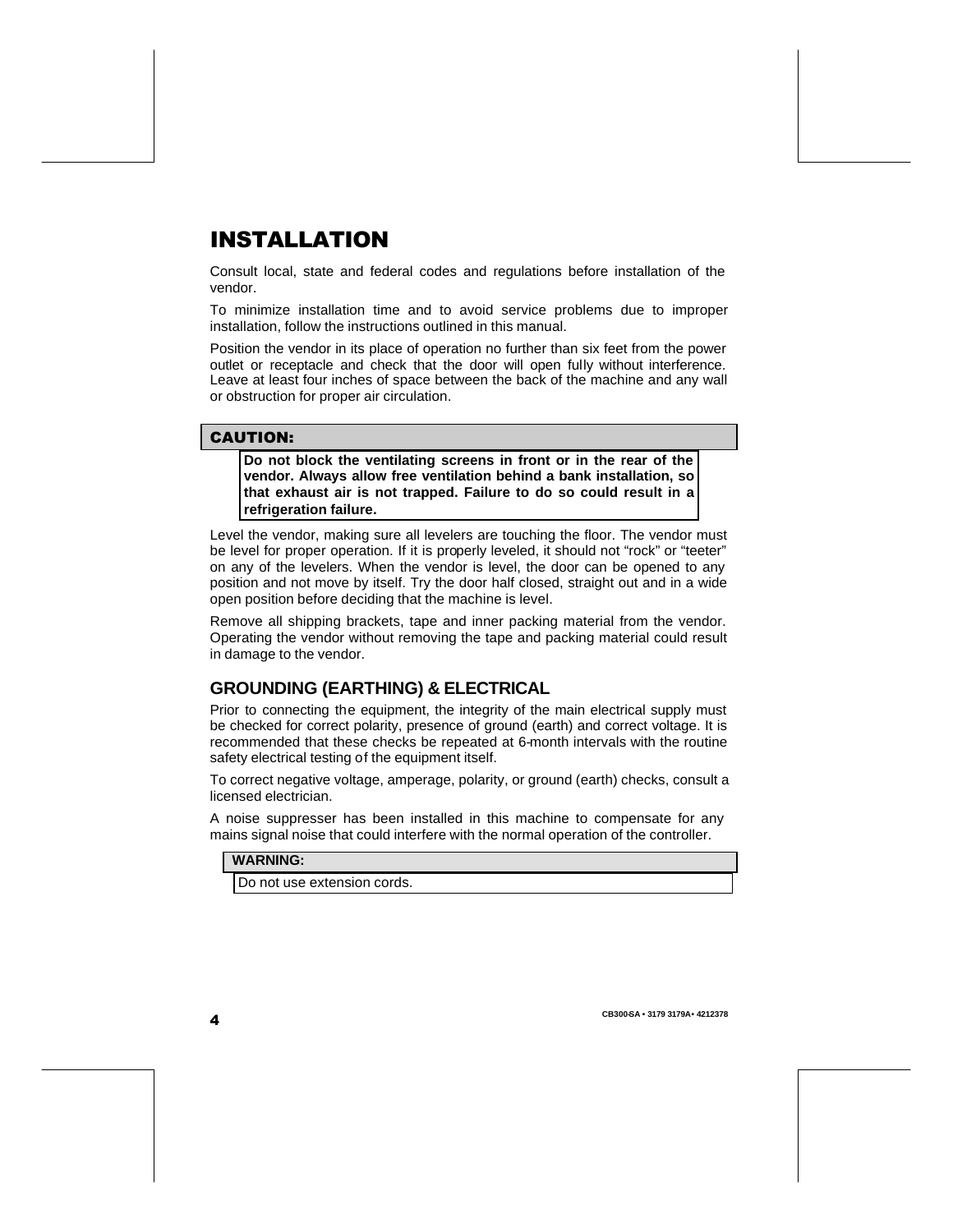#### **120 VOLT VENDORS**

Power source must be 120 VAC (±10%) 60 cycle.

- **Voltage Check:** With a Multi-Meter set to check AC line voltage, insert one connector to the hot (live) terminal and the other connector to the neutral terminal. The Multi-Meter should indicate 108-132 volts AC.
- **Polarity and Ground (Earth) Check:** With a Multi-Meter set to check AC line voltage, insert one connector to the hot (live) terminal and the other connector to the ground (earth) terminal. The Multi-Meter should indicate 108-132 volts AC.
- **Amperage Check:** At the fuse box or circuit breaker panel, locate the proper circuit, and ensure that the fuse or breaker protecting that circuit is rated at 15 amps or greater.

#### **NOTE:**

The **hot (live)** terminal should always be counter-clockwise from the **ground** terminal. The **neutral** terminal is clockwise from the **ground (earth)** terminal. See **Figure 2**.



A10161

**Figure 2. Voltage Check**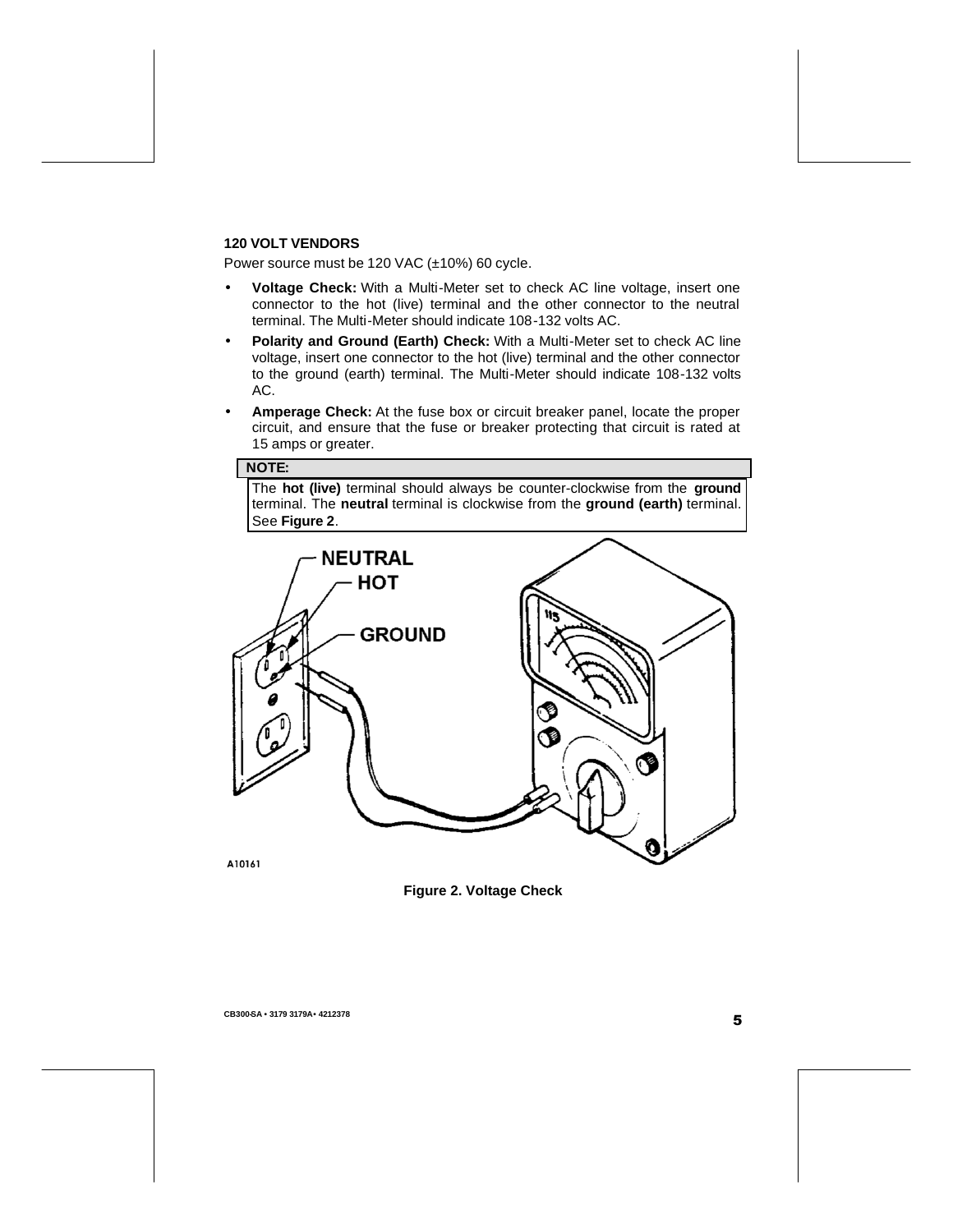#### **230 VOLT VENDORS**

Power source must be 230 VAC (±10%) 50 cycle.

- **Voltage Check:** With a Multi-Meter set to check AC line voltage, insert one connector to the hot (live) terminal and the other connector to the neutral terminal. The Multi-Meter should indicate 216-264 VAC.
- **Polarity and Ground (Earth) Check:** With a Multi-Meter set to check AC line voltage, insert one connector to the hot (live) terminal and the other connector to the ground (earth) terminal. The Multi-Meter should indicate 216-264 VAC.
- **Amperage Check:** At the fuse box or circuit breaker panel, locate the proper circuit, and ensure that the fuse or breaker protecting that circuit is rated at 13 amps or greater.

#### **NOTE:**

The **ground (earth)** terminal is perpendicular to the other two terminals. In a standard 3-prong 230 V outlet the **neutral** terminal is counter-clockwise from the ground (earth) terminal and the **hot (live)** terminal is clockwise from the ground (earth) pin. See **Figure 3.**



A10100

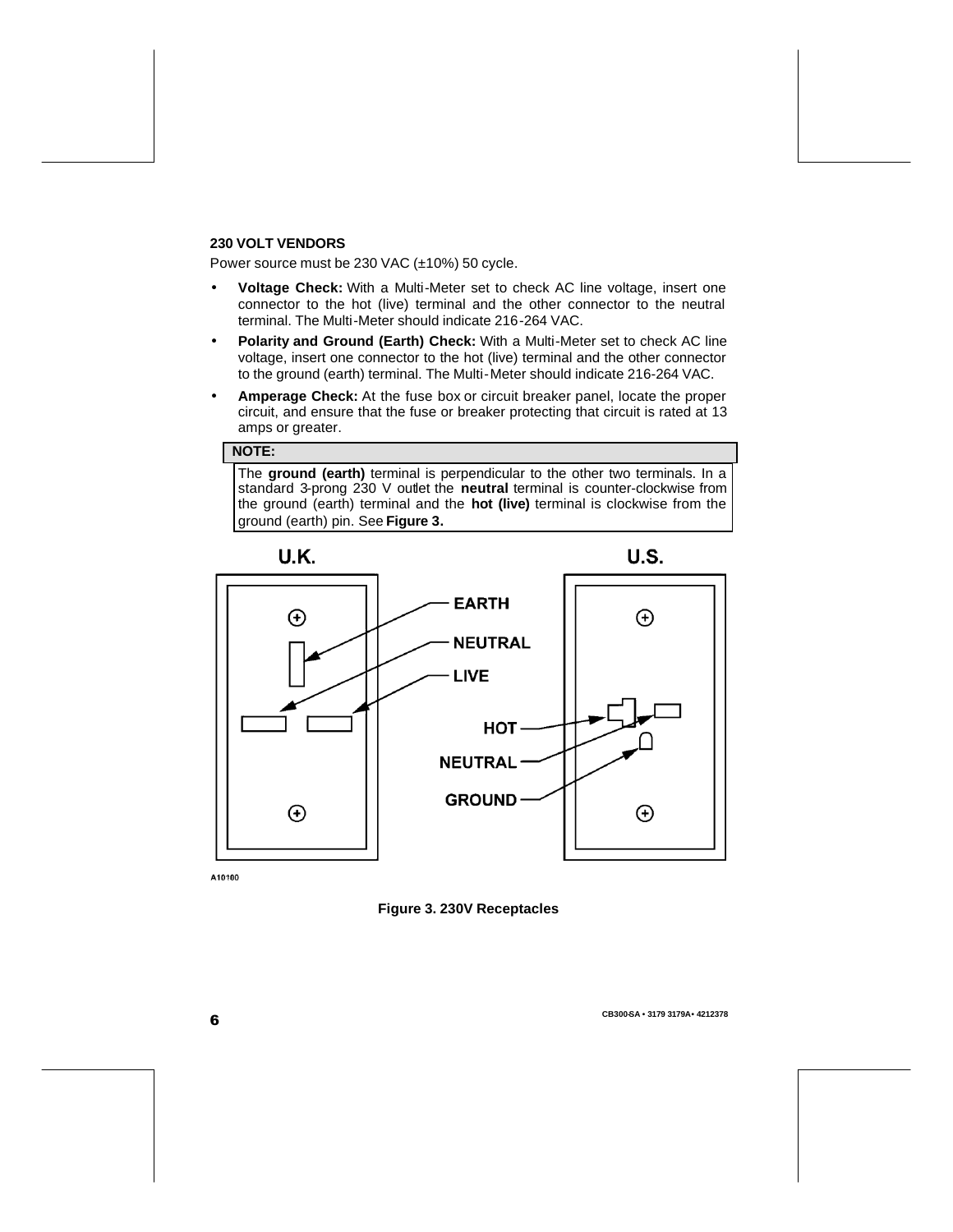### **INSTALL WALL MOUNT BRACKET**

#### WARNING

**Failure to install the Wall Mount Bracket in strict accordance with the following procedure may create an unintentional tipping, hazard, or may result in improper positioning of the machine against the wall, and possible damage to the refrigeration unit. All installation and service work must be done by a qualified service technician.**

- 1. Find the Wall Mount Bracket and eight (8) screws in the service package.
- 2. Align holes of the Wall Mount Bracket with the hole pattern in the cabinet back. Use the eight (8) screws to attach the Wall Mount Bracket to the cabinet back. See Figure 4.



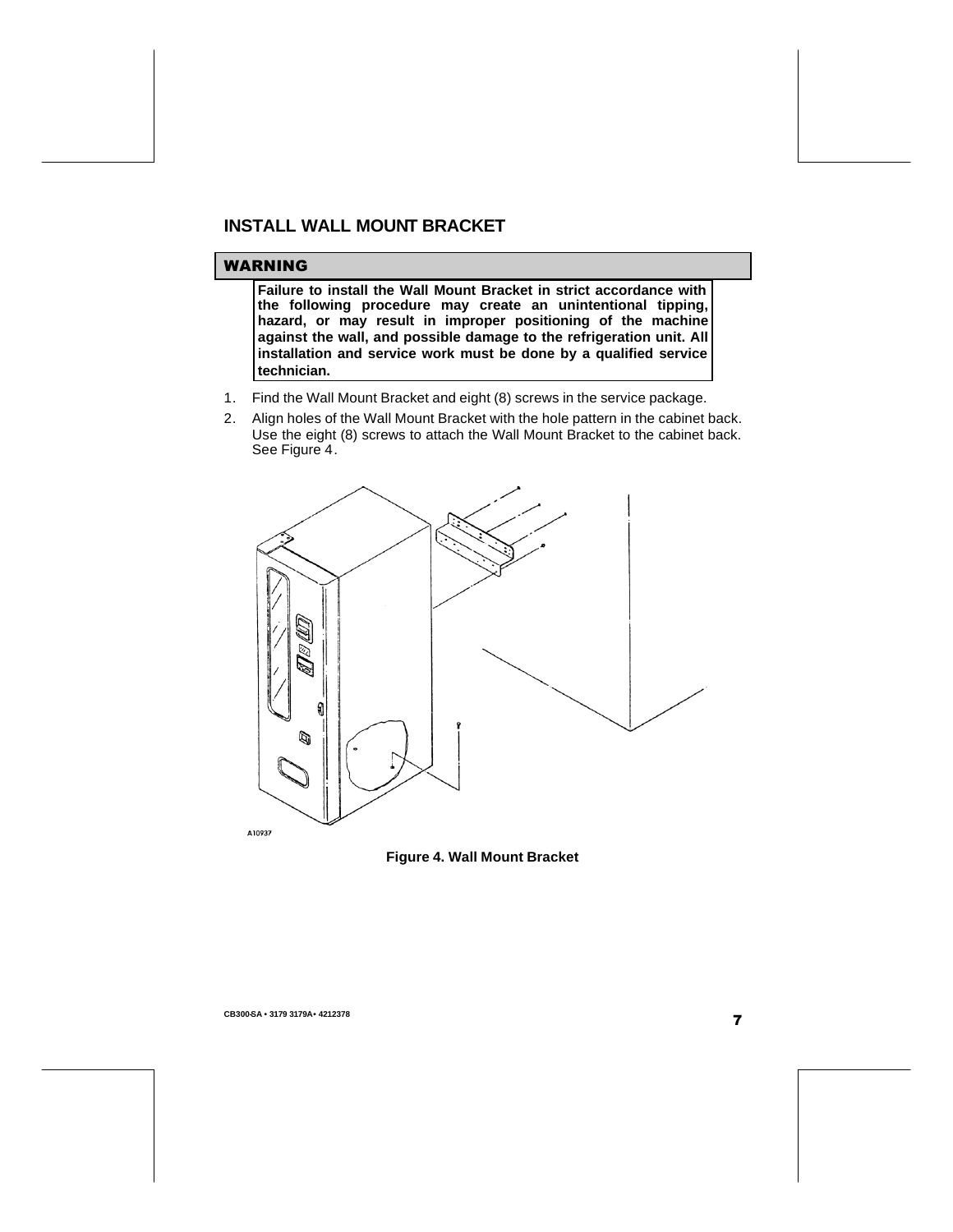- 3. Push machine to desired position against wall and clearly mark, through Wall Mount Bracket, hole intended for mounting. These holes allow attachment to both concrete or sheet rock walls. Fasteners are determined by the type of wall machine is mounted to. For suggested fasteners see Figure 5**.**
	- Use the two center holes for a 24" stud sheet rock wall.
	- Use the outermost holes for a 16" stud sheet rock wall.
	- Use the smallest holes for sheet rock wall when studs are not available.
	- Use any pattern for a concrete wall.
- 4. Push the machine away from markings for desired mounting holes and drill these holes in wall. The fasteners used to attach bracket to wall will determine diameter of hole to be drilled.
- 5. Finally, push machine back to desired position against wall and securely attach Wall Mount Bracket to wall using proper fasteners. Fasteners are not provided. See Figure 4.
- 6. Holes are provided in the bottom of cabinet (see Figure 4) to allow machine to be mounted to floor. Follow similar procedures for marking and drilling holes. The construction of the floor determines the type of fasteners to use. See Figure 5 for suggested fasteners.



1/4 x 1 7/8 x 20 Lag Screw (Wood Studs)



3/16 x 4 Round Head Toggle Bolt (Absence of Stud)

A10938



**Plastic Lipped Screw Anchor** (Sheet Rock)



Self-Drilling Sheet Rock Anchor (Absence of Stud)



1/4 x 2 1/4 Carbon Steel Concrete **Wedge Anchor** (Concrete)

**Figure 5. Fasteners**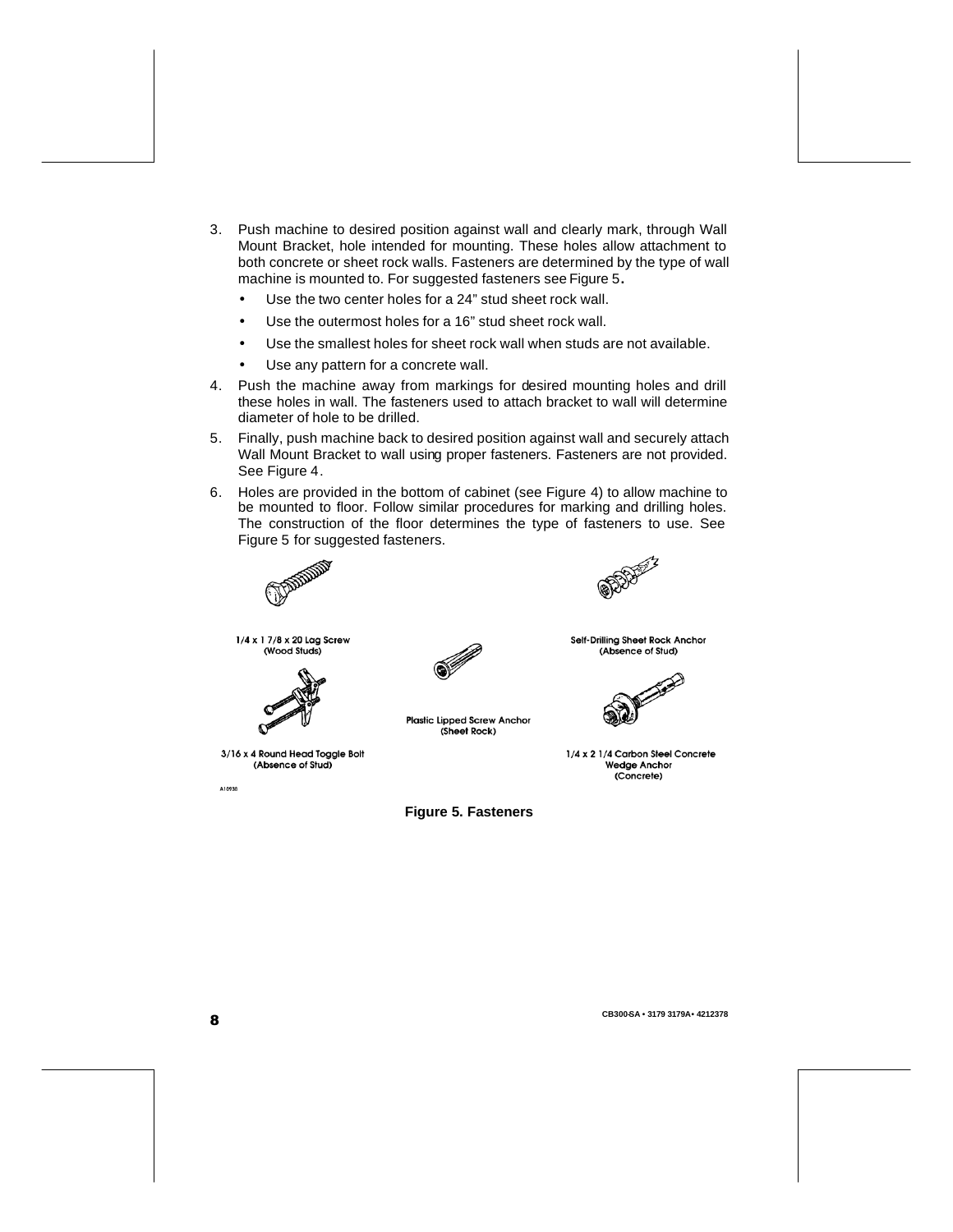## **INSTALLATION CHECKLIST**

- $\Box$  All shipping brackets, packing material and tape have been removed.
- $\Box$  Make sure the vendor is level from left to right and front to back.
- $\Box$  The dedicated outlet is polarized and grounded.
- $\Box$  The coin mechanism switches have been set properly.
- $\Box$  Each coin tube has at least 12 coins and no tube is filled above the fill level line. Refer to Coin Tube Fill section on page 16 for information on using the MDB feature of the controller to track and maintain coin levels.
- $\Box$  All vend prices have been set correctly. Refer to Set Price section on page 19.
- $\Box$  Vendor has been properly loaded and all items in each selection correspond to the dis play product and vend price. Refer to Loading section on page 10.
- $\Box$  The machine is plugged directly into a live 115 volt dedicated outlet.

#### **Note:**

Extension cords cause problems – Do not use extension cords.

- $\Box$  The machine has at least 4" of space behind it.
- $\Box$  The vendor door is closed tightly and locked.

#### WARNING:

**This vendor is equipped with a 5 amp and a 3 amp circuit breaker to protect the vend circuit only. The refrigeration system is not on this breaker.**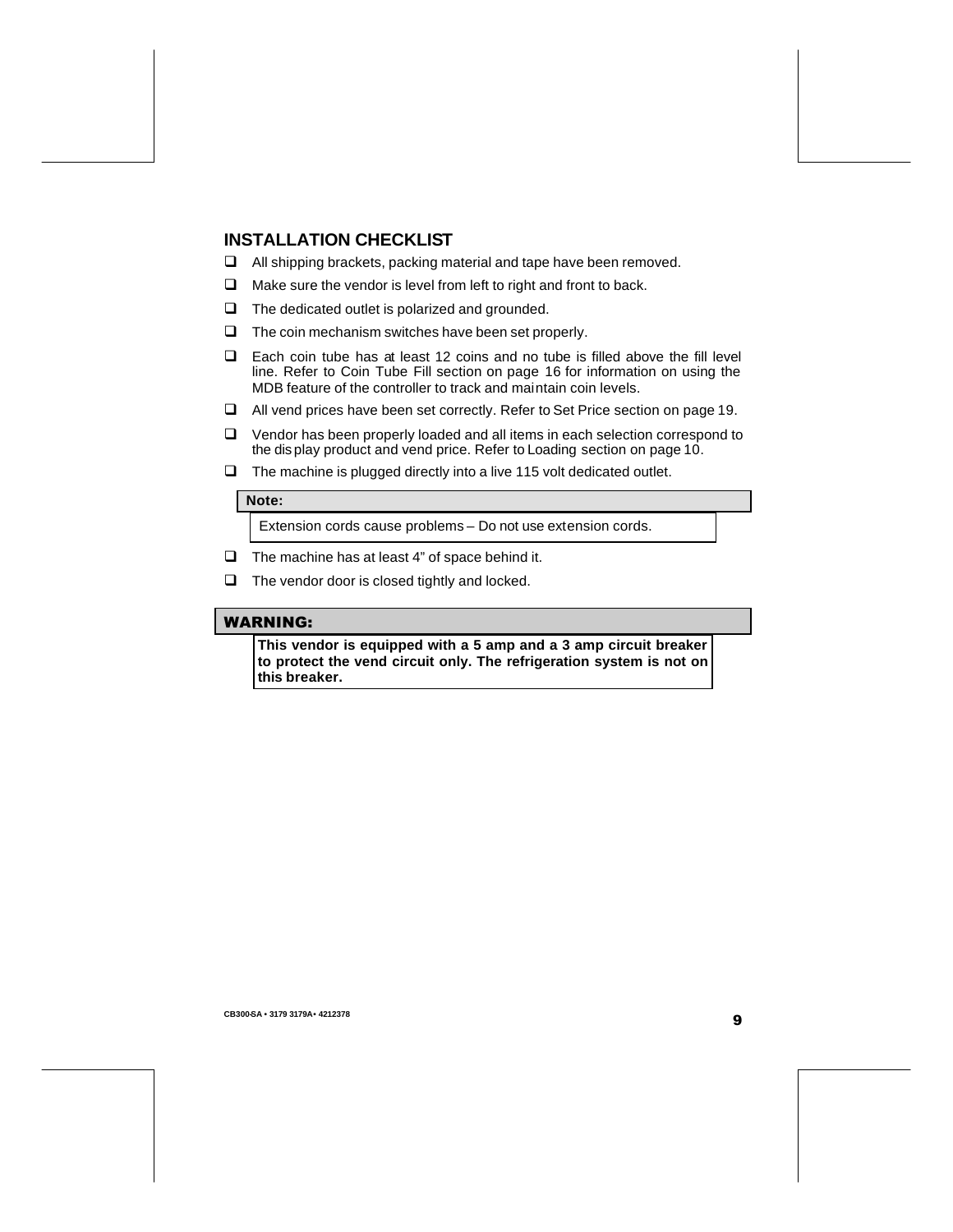## LOADING

#### **Important Suggestion**

Load the front rack with products that sell faster. When loading, fill the rear selections first. This method makes it easier to load the rack.

- 1. Products featured in front door Live Display must match the product being loaded.
- 2. Funnel slides must be kept clean. Refer to Figure 7 for part names, locations, and product orientation.
- 3. Refer to Figure 7. Product container bottoms must face towards the center of the rack as shown.
- 4. Do not store bottles in "spare" space of the cabinet. The refrigeration unit could be damaged.
- 5. A loading chart has been provided on the inner door to make it easier to keep track of what types of products have been loaded into the **CB300- SA**. Use a dry erase marker to avoid making a permanent mark.
- 6. If refilling with the same product size into the same column, then load<br>products into the products into the columns. Skip steps 7 through 11.





7. If a) Loading for the first time, or b) Changing a column to a different product size, or c) to reset product cradle (motor) to correct position, then load one row of products in each column and test vend each column using real money.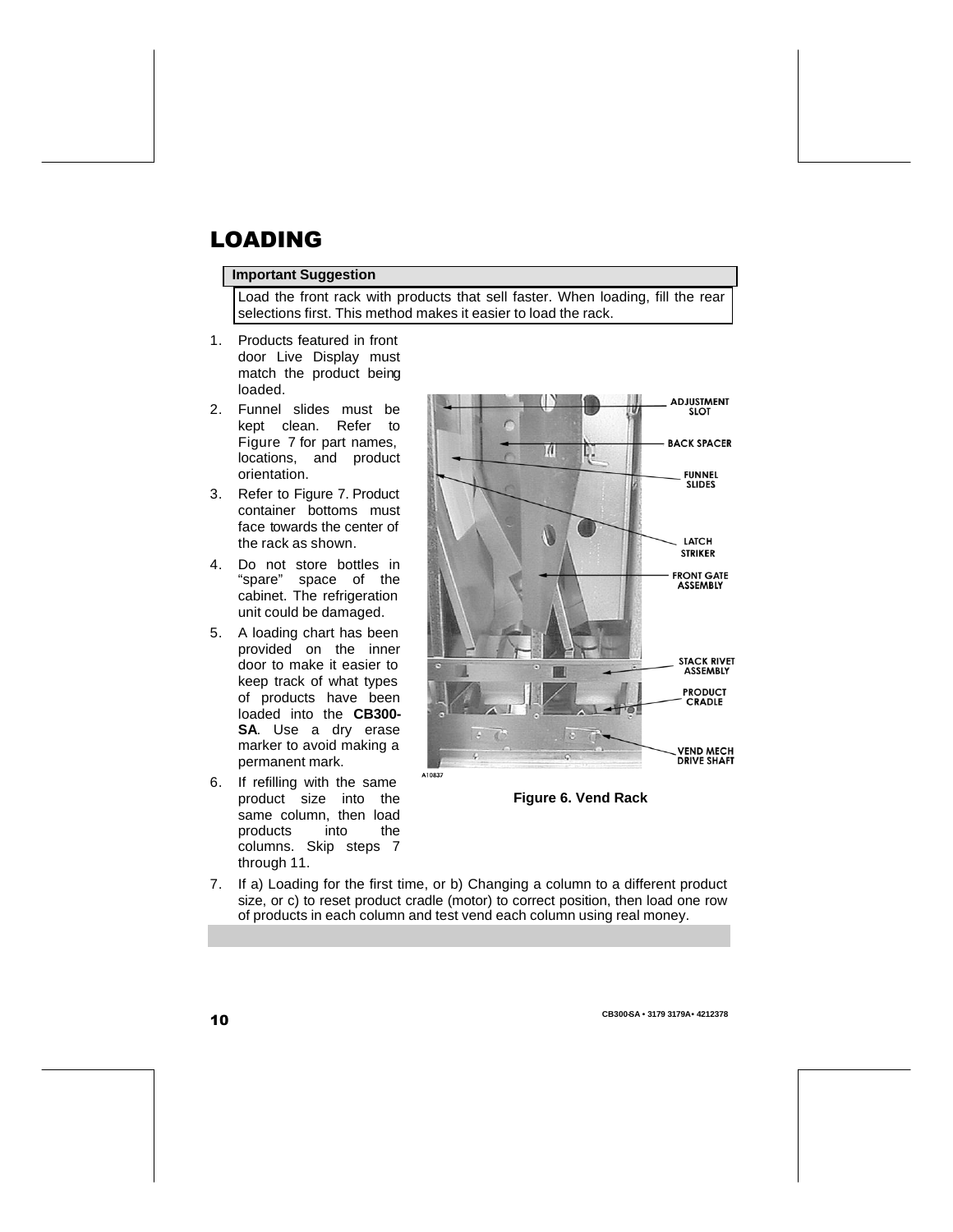#### CAUTION

**Do not load dented or damaged cans or bottles in the columns. Possible jams could occur.**

8. Add five (5) rows of products in each column to check product spacing. Products should have not more than ¼ to ½ inches of free space at the front or back of the columns as shown on Figure 7 on page 12. Adjust the back spacer, latch striker or gate assembly to achieve the required dimension.**The Vend Rack has been factory set for most 20-oz. bottles or 12-oz. cans**. If vending 16.9-oz. water bottles, remove Filler (4211816) from the back of the inner door and install it in the Vend Rack. Follow instructions on Filler decal.

#### **To adjust the back spacer:**

Lift the back spacer and reposition it in the adjustment slots. Use notch markers as reference points to align it vertically. See Figure 7 on page 12.

#### **To adjust the latch striker and gate assembly:**

Pull and lift up on the lower end of gate assembly (or latch striker). Use a small screwdriver as a wedge to gently pry the dimple away from the slot opening. See Figure 7 on page 12. Reposition them in the adjustment slots. Use notch markers as reference points to align it vertically.

- 9. If product spacing is correct, then test vend each column using real money.
- 10. Load the columns to full capacity.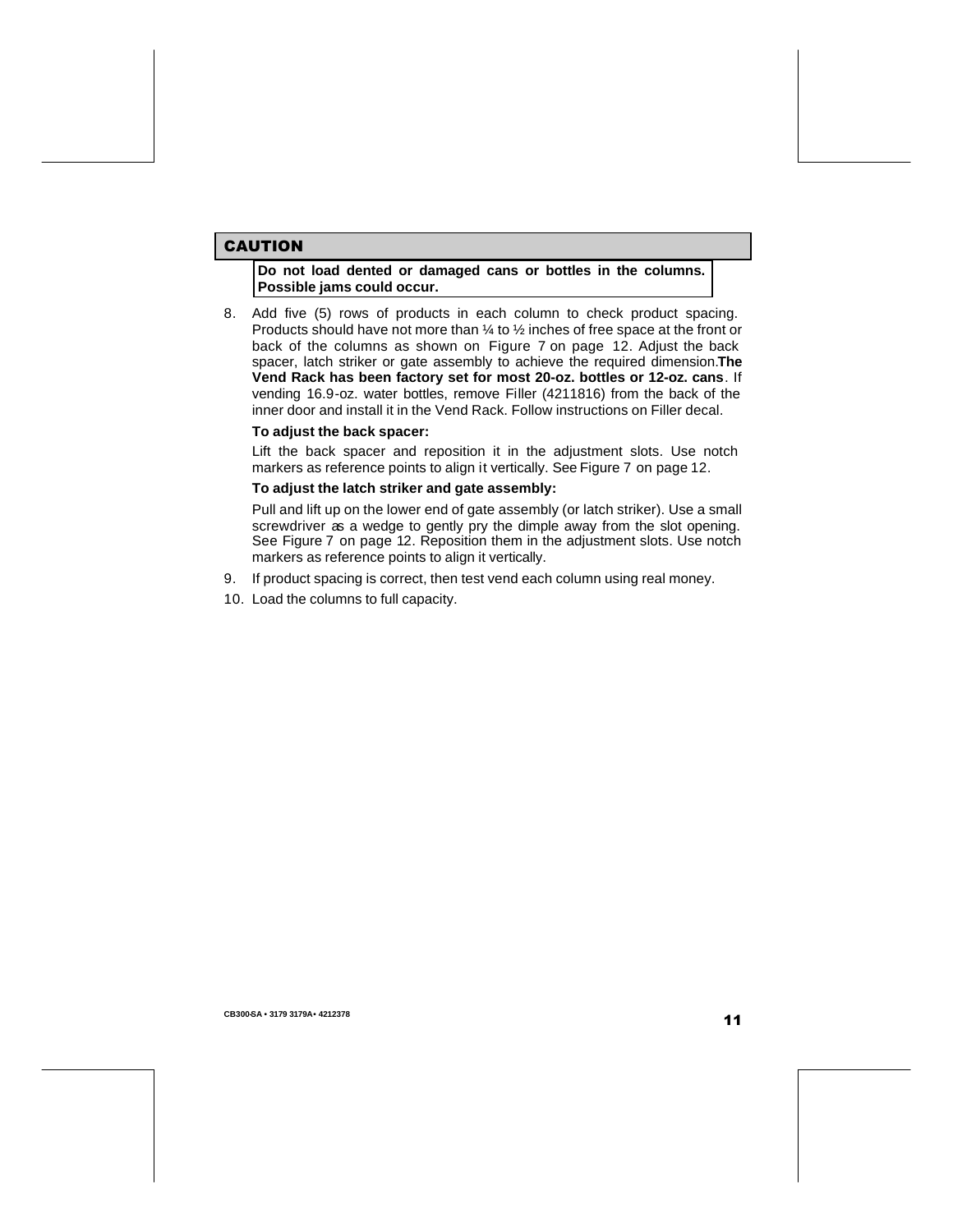

**Figure 7. Column Depth**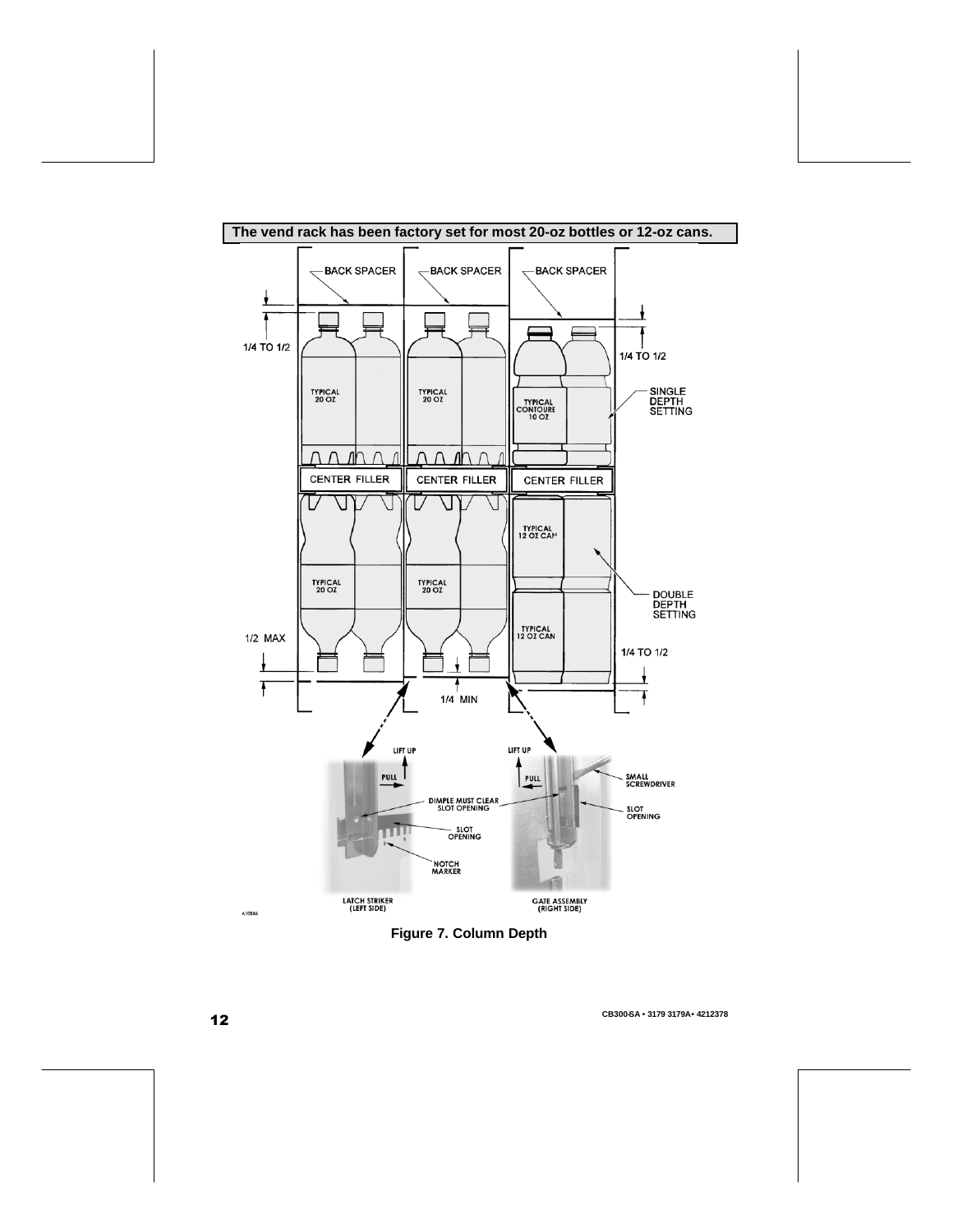## **LIVE DISPLAY**

Make sure that the Live Display price and selection labels are set and installed correctly. Labels and product containers must face outward toward the customer and must match the products being loaded.

To load the Live Display, simply slide the can or bottle into position from the rear. Secure in place with the elastic strap. See **Figure 8**.

## DROP SENSOR

A drop (vibration) sensor on the delivery chute detects if a product has been vended after a selection is made. The controller located on the back of the main door controls the drop sensor sensitivity.

#### **DROP SENSOR FACTORY SETTING**

- 1. Locate the sensor adjustment screw on the upper left corner of the controller. See **Figure 9**.
- 2. Use a small flat head screwdriver to slowly turn the adjustment screw counterclockwise (increase sensitivity) and stop when the indicator light comes on.
- 3. Slowly turn the adjustment screw clockwise (decrease sensitivity) and stop when the indicator light goes out. Continue to turn the adjustment screw clockwise three-and-a-half (3½) additional turns. Test the sensor for proper operation by tapping the delivery chute. The indicator light should blink when the chute is tapped.
- 4. Close the door and perform several test vends.

**A10845** 

**Figure 8. Live Display**



**Adjustment**

- 5. **If vending special products,** the drop sensor may need the following additional adjustments:
	- If machine is sending more than one product per vend request, open the door and turn adjustment screw counterclockwise one half (½) turn to increase sensitivity. Perform a test vend. Repeat procedure if necessary.
	- If machine fails to vend product upon vend request, open the door and turn adjustment screw clockwise one half (½) turn to decrease sensitivity. Perform a test vend. Repeat procedure if necessary.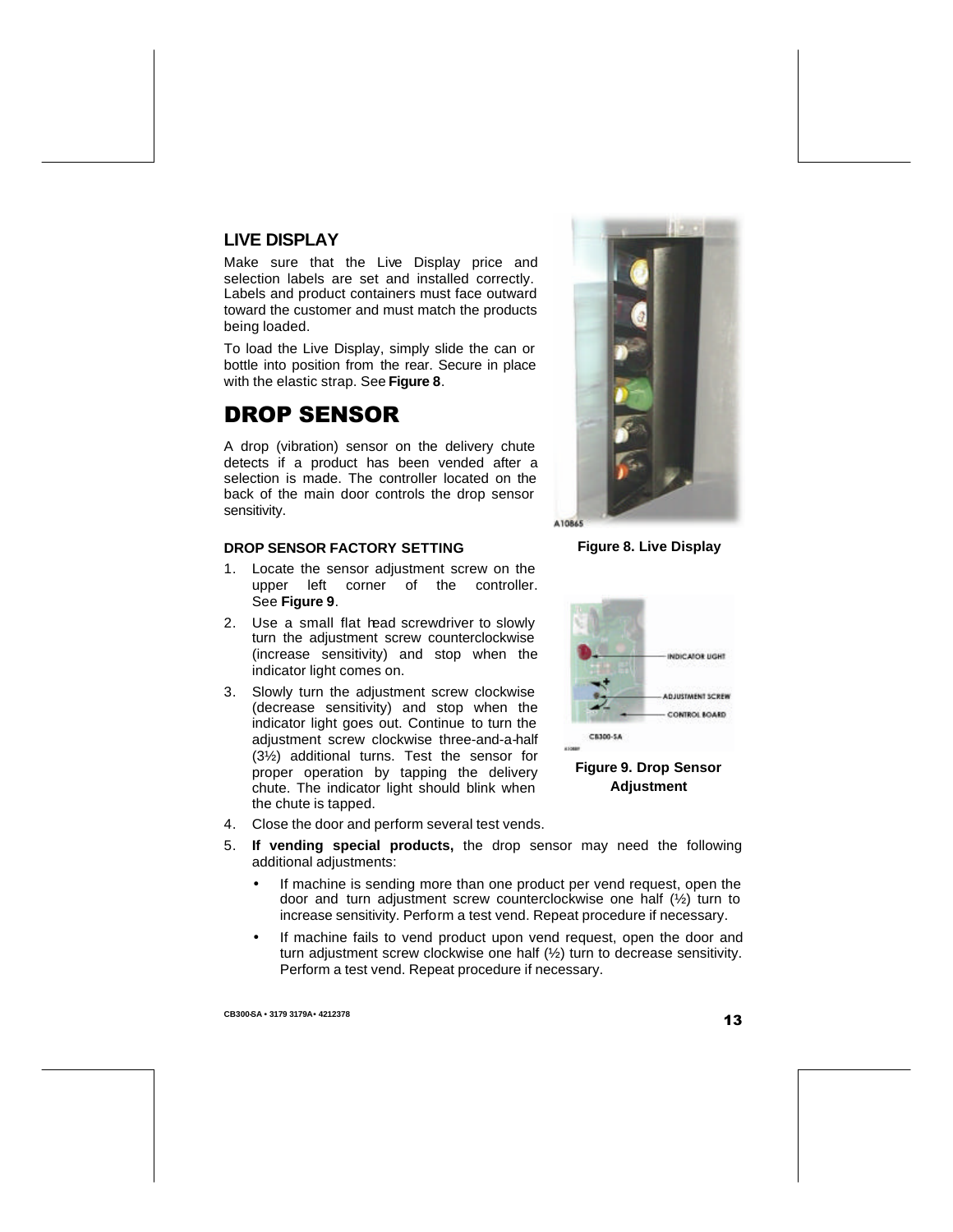## CONTROLLER PROGRAMMING

## **CONTROL BOARD**

The **CB300-SA** has an MCB-12 Select control board. It is connected to six (6) product cradle motors arranged in a linear (non-matrixed) method. It is also connected to a drop (impact or vibration) sensor for delivery detection.



**Figure 10. Display & Keypad Figure 11. Control Board**

#### **FEATURES**

- On-Board 4-Digit, 7-Segment, Ultra high intensity LED Display.
- MDB (Multi-Drop Bus) coin mechanism and bill validator interface.
- 3X4 matrix keypad interface allowing up to 12 selection switches .
- Support for up to 12 (non-matrixed) 24VDC vend motors.
- Piezo "beeper" to provide audible feedback for key presses and controller activity.
- Dual Regulated Power Supplies for logic and motor control.
- Fully featured service mode.
- Cash and Vend accountability.
- Individual product pricing from free vend (\$0.00) to \$99.95.
- Motor vend testing selection.
- Impact sensor delivery system.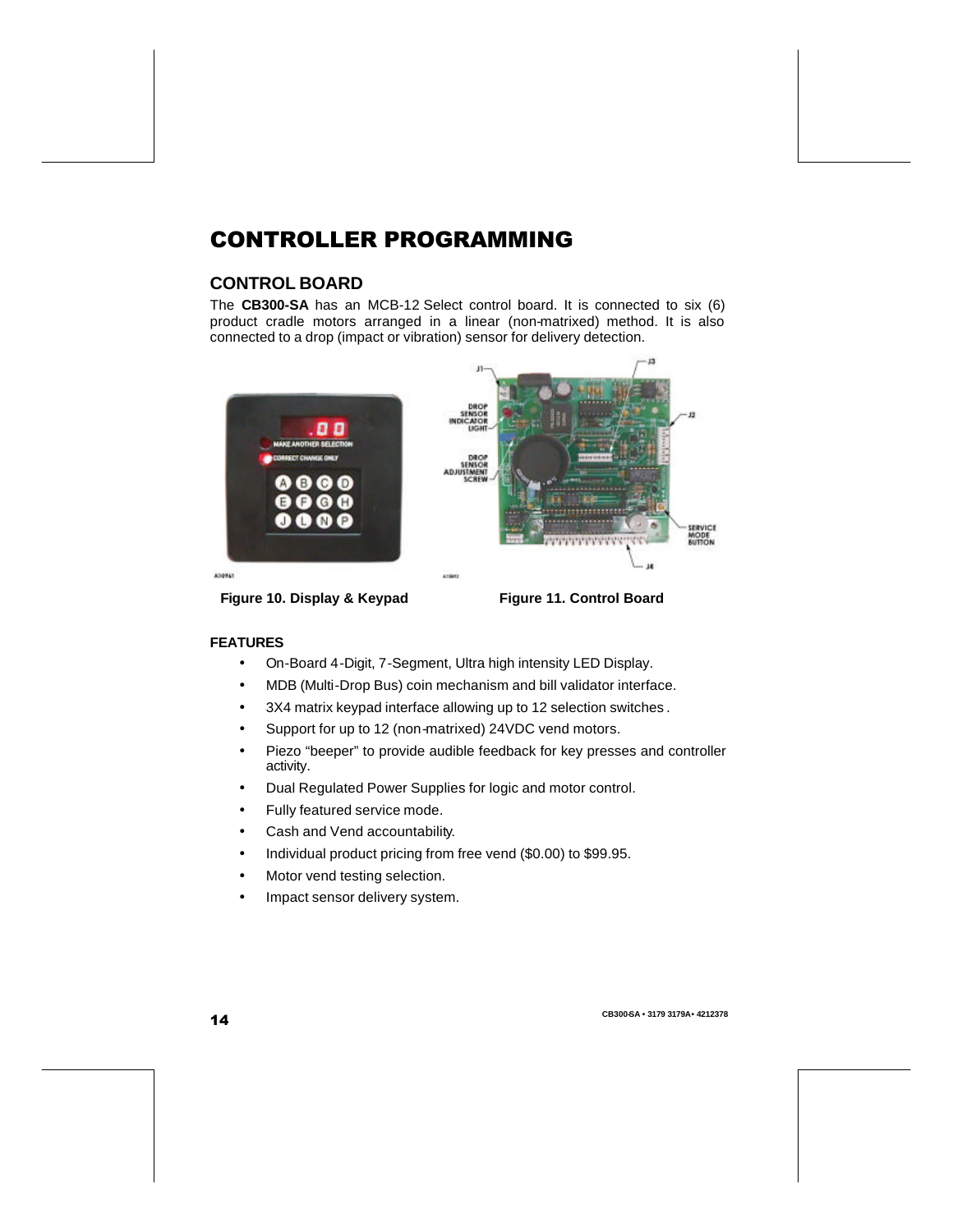## **SALES MODE**

When the unit is in sales mode, the display will display the amount of credit.

### **SERVICE MODE**

While in Service Mode, the controller will automatically revert to Sales Mode after one (1) minute if a keypad button is not pressed. Refer to Figure 10 and Figure 11 on page 14.

**Always watch display readout after pressing the Service Mode Button or keypad button.**





#### **MOTOR COUNT**

This menu displays the total count of working motors.

| <b>STEP</b>                                                                                | <b>DISPLAY</b> |
|--------------------------------------------------------------------------------------------|----------------|
|                                                                                            |                |
| Press Service Mode Button<br>The number of working motors will display for one (1) second. |                |
|                                                                                            |                |
| To exit, press Service Mode Button • 13 times.                                             |                |

#### **COIN DISPENSE**

This menu allows user to manually dispense coins from the coin mechanism by coin type.

| STEP                                                  |                                                     | <b>DISPLAY</b> |
|-------------------------------------------------------|-----------------------------------------------------|----------------|
| Press Service Mode Button   .<br>Wait one (1) second. | $Cn$ t                                              |                |
|                                                       |                                                     |                |
|                                                       | Coin                                                |                |
| 2                                                     | To dispense nickels, press   A  .                   | .05            |
| 3                                                     | To dispense dimes, press   B  .                     | .10            |
|                                                       | To dispense quarters, press C.                      | .25            |
| 5                                                     | To exit, press Service Mode Button   •<br>13 times. | . 00           |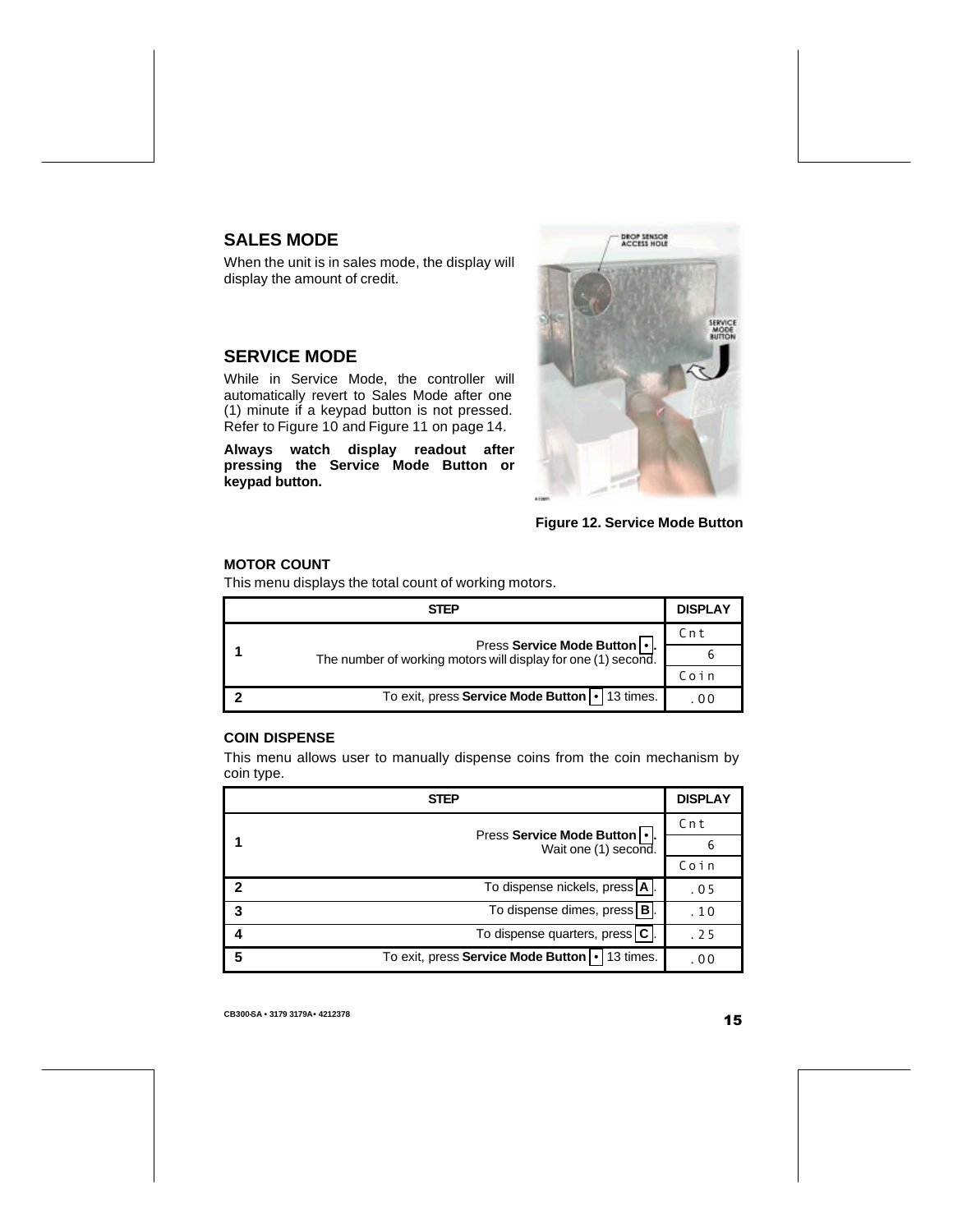#### **COIN TUBE FILL**

This menu allows the user to let the CB300-SA controller track and maintain coin tube levels. As coins are added through the coin insert, the mechanism will keep track of the exact number of each. Denominations do not have to be added in order. The control board will then keep track of each coin as it is paid out.

|   | STEP                                                                 | <b>DISPLAY</b> |
|---|----------------------------------------------------------------------|----------------|
|   | Press Service Mode Button   •<br>Wait one (1) second.                | Cnt            |
|   |                                                                      |                |
|   |                                                                      | Coin           |
|   | <b>Press Service Mode Button</b>                                     |                |
|   | Add coins through the coin insert.                                   | tUFL           |
| 3 | To exit, press Service Mode Button   •   12 times until .00 appears. | .00            |

#### **TOTAL VEND COUNT**

Displays total vend count. This count cannot be reset to zero.

| <b>STEP</b> |                                                                                        |        |  |
|-------------|----------------------------------------------------------------------------------------|--------|--|
|             |                                                                                        | $Cn$ t |  |
|             | Press Service Mode Button   .<br>Wait one (1) second.                                  | 6      |  |
|             |                                                                                        | Coin   |  |
|             | To display Total Vend Count, press Service Mode Button   •<br>2 times                  |        |  |
| 2           | If total count is greater than 9,999 then, the display will flash two sets of numbers. |        |  |
|             | Example shown: $3$ and $0266 = 30,266$ .                                               | 0266   |  |
|             | To display Total Vend Count of a selection, press a selection button.                  | B      |  |
| 3           | If total count is greater than 9,999 then, the display will flash two sets of numbers. |        |  |
|             | Example shown: selection <b>B</b> has 1 and $4465 = 14,465$                            | 4465   |  |
|             | To exit, press Service Mode Button   •<br>11 times.                                    | . 00   |  |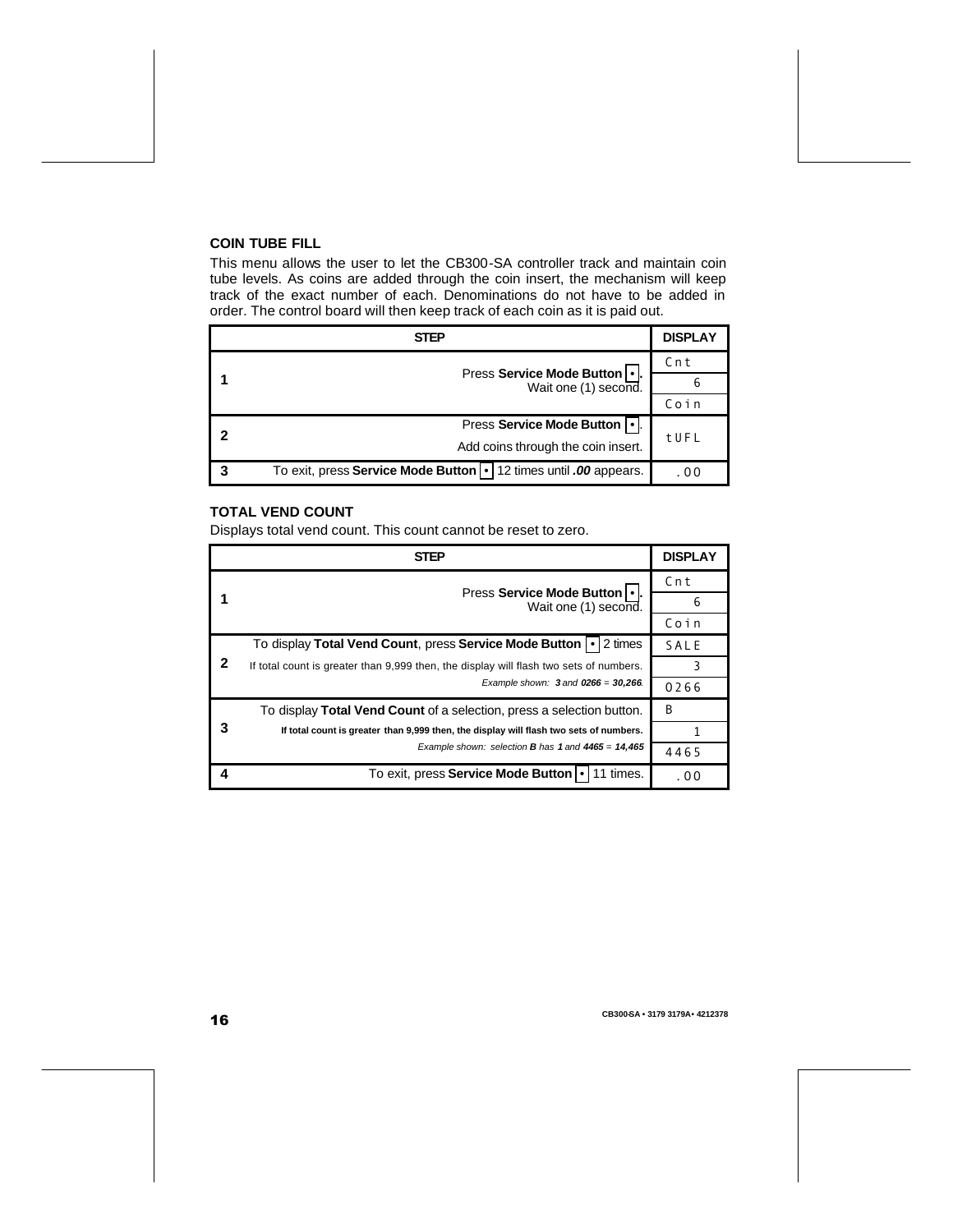### **TOTAL CASH VALUE**

Displays total accumulated cash value. This count cannot be reset to zero.

|   | <b>STEP</b>                                                                      | <b>DISPLAY</b> |
|---|----------------------------------------------------------------------------------|----------------|
|   | Press Service Mode Button   •  .                                                 | $Cn$ t         |
|   | Wait one (1) second.                                                             | 6              |
|   |                                                                                  | Coin           |
|   | To display Total Cash Value, press Service Mode Button  •   3 times.             |                |
|   | If value is greater than 99.99 then, the display will flash two sets of numbers. | 4              |
|   | Example shown: 4 and $03.05 = 403.05$                                            | 03.05          |
|   | To display Total Cash Value for a selection, press a selection button.           | B              |
|   | If value is greater than 99.99 then, the display will flash two sets of numbers. |                |
|   | Example shown: selection <b>B</b> has 1 and $42.35 = 142.35$                     | 42.35          |
| 4 | To exit, press Service Mode Button   •<br>10 times.                              | .00            |

#### **TOTAL RESET-ABLE VEND COUNT**

Displays total number of vends since last reset.

|   | <b>STEP</b>                                                                                                                        | <b>DISPLAY</b> |
|---|------------------------------------------------------------------------------------------------------------------------------------|----------------|
|   | Press Service Mode Button   •  .<br>Wait one (1) second.                                                                           | Cnt            |
|   |                                                                                                                                    | 6              |
|   |                                                                                                                                    | Coin           |
| 2 | To display Total Reset-able Vend Count,                                                                                            | $r$ S L E      |
|   | press Service Mode Button   • 4 times.                                                                                             |                |
|   | If total count is greater than 9,999 then, the display will flash two sets of numbers.<br>Example shown: $2$ and $4465 = 24,465$ . | 4465           |
|   | To display Total Reset-able Vend Count of a selection,<br>press a selection button.                                                |                |
|   | Example shown: selection $C = 727$                                                                                                 | 727            |
| 4 | 9 times.<br>To exit, press Service Mode Button                                                                                     | . 00           |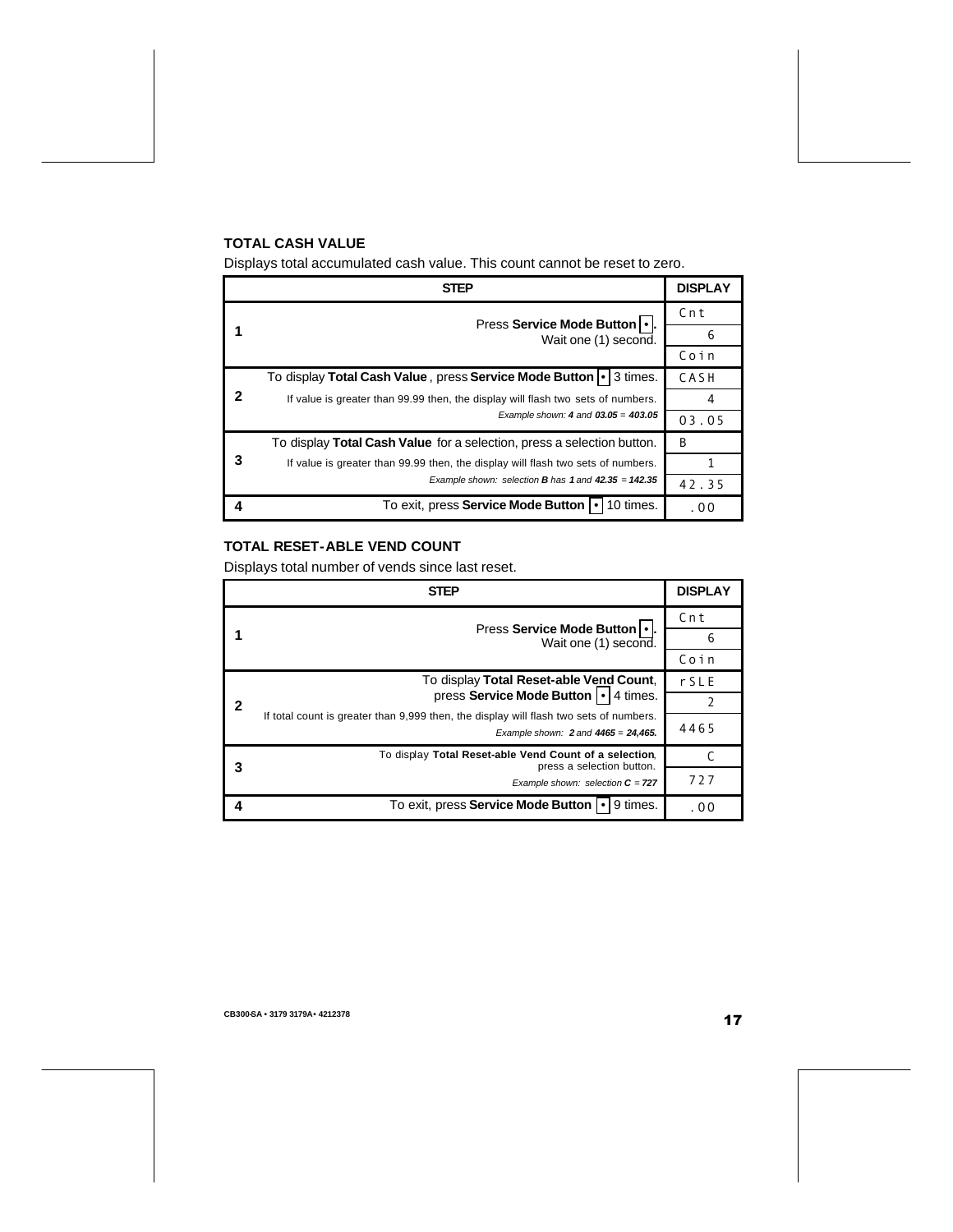#### **TOTAL RESET-ABLE CASH VALUE**

Displays total accumulated cash value of vends since last reset.

| <b>STEP</b> |                                                                                                                                                                    | <b>DISPLAY</b> |
|-------------|--------------------------------------------------------------------------------------------------------------------------------------------------------------------|----------------|
|             | Press Service Mode Button   •  .<br>Wait one (1) second.                                                                                                           | $Cn$ t         |
|             |                                                                                                                                                                    | 6              |
|             |                                                                                                                                                                    | Coin           |
|             | To display Total Reset-able Cash Value,                                                                                                                            | rCSH           |
| 2           | press Service Mode Button 1 5 times<br>If value is greater than 99.99 then, the display will flash two sets of numbers.<br>Example shown: $3$ and $67.90 = 367.90$ | 3              |
|             |                                                                                                                                                                    | 67.90          |
|             | To display Total Reset-able Cash Value of a selection,                                                                                                             |                |
| з           | press a selection button.                                                                                                                                          |                |
|             | If value is greater than 99.99 then, the display will flash two sets of numbers.<br>Example shown: selection C has 1 and $23.40 = 123.40$                          | 23.40          |
|             | To exit, press Service Mode Button   •<br>8 times.                                                                                                                 | . 00           |

#### **CLEAR RESET-ABLE COUNTERS**

This menu clears Total Reset-able Vend Count and Total Reset-able Cash Value and resets them to zero.

| <b>STEP</b> |                                                                       | <b>DISPLAY</b> |
|-------------|-----------------------------------------------------------------------|----------------|
|             | Press Service Mode Button   .  <br>Wait one (1) second.               | Cnt            |
|             |                                                                       |                |
|             |                                                                       | Coin           |
| 2           | 6 times.<br>Press Service Mode Button   •                             | CLr            |
| 3           | To clear all reset-able counters to zero, press any selection button. | 0000           |
|             | To exit, press Service Mode Button   •<br>7 times.                    | . 00           |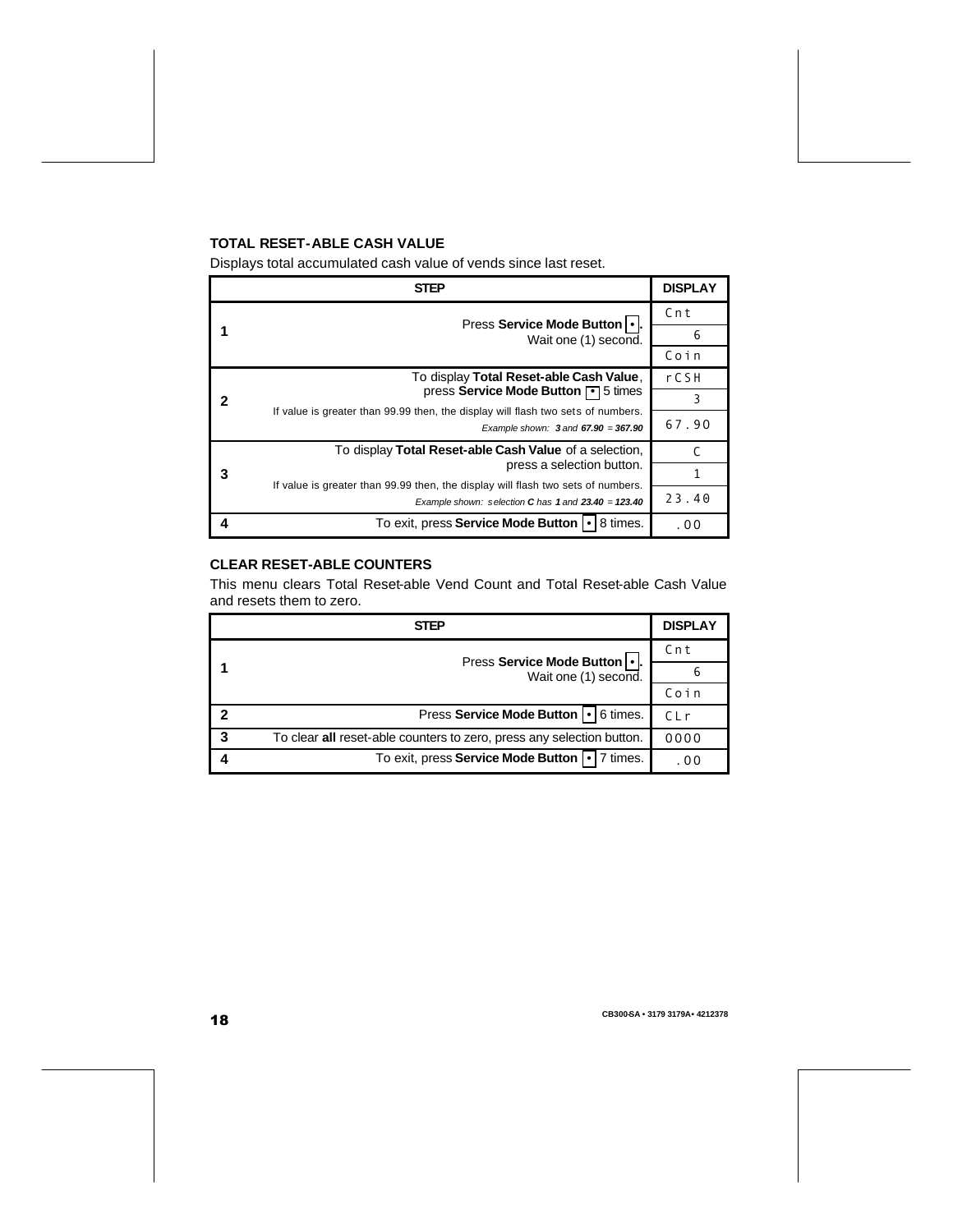#### **SET PRICE**

This menu is used to set prices for each selection.

|              | STEP                                                                                                                                                                                                  | <b>DISPLAY</b> |
|--------------|-------------------------------------------------------------------------------------------------------------------------------------------------------------------------------------------------------|----------------|
|              | Press Service Mode Button   .                                                                                                                                                                         | Cnt            |
|              | Wait one (1) second.                                                                                                                                                                                  | 6              |
|              |                                                                                                                                                                                                       | Coin           |
| $\mathbf{2}$ | Press Service Mode Button   •  <br>7 times.                                                                                                                                                           | PrC            |
| 3            | To display the current price of selection $A$ ,                                                                                                                                                       | .50            |
|              | Press   A   and release.                                                                                                                                                                              |                |
|              | Press and hold the same button to increase or decrease the price.<br>If the price is going one direction and you want it to go the other direction,<br>then release, press and hold the button again. | (new price)    |
| 5            | Repeat steps 3 and 4 for selections B through F.                                                                                                                                                      |                |
| 6            | To save price setting, press Service Mode Button  •  .                                                                                                                                                | PrC            |
| 7            | To exit, press Service Mode Button   •<br>6 times.                                                                                                                                                    | . 00           |

#### **MOTOR TEST**

This menu is used to test each selection motor.

|              | <b>STEP</b>                                          | <b>DISPLAY</b> |
|--------------|------------------------------------------------------|----------------|
|              | Press Service Mode Button   .                        |                |
|              | Wait one (1) second.                                 | 6              |
|              |                                                      | Coin           |
| $\mathbf{2}$ | Press Service Mode Button   •  <br>8 times.          | tESt           |
| 3            | To test selection A, press   A                       | $A -$          |
| 4            | To test selection <b>B</b> , press   <b>B</b>        | $b -$          |
| 5            | To test selection C, press   C                       | $\mathsf{C}$ - |
| 6            | To test selection D, press   D                       |                |
|              | To test selection E, press   E                       | E -            |
| 8            | To test selection F, press   F                       | $F -$          |
| 9            | To exit, press Service Mode Button   •  <br>5 times. | .00            |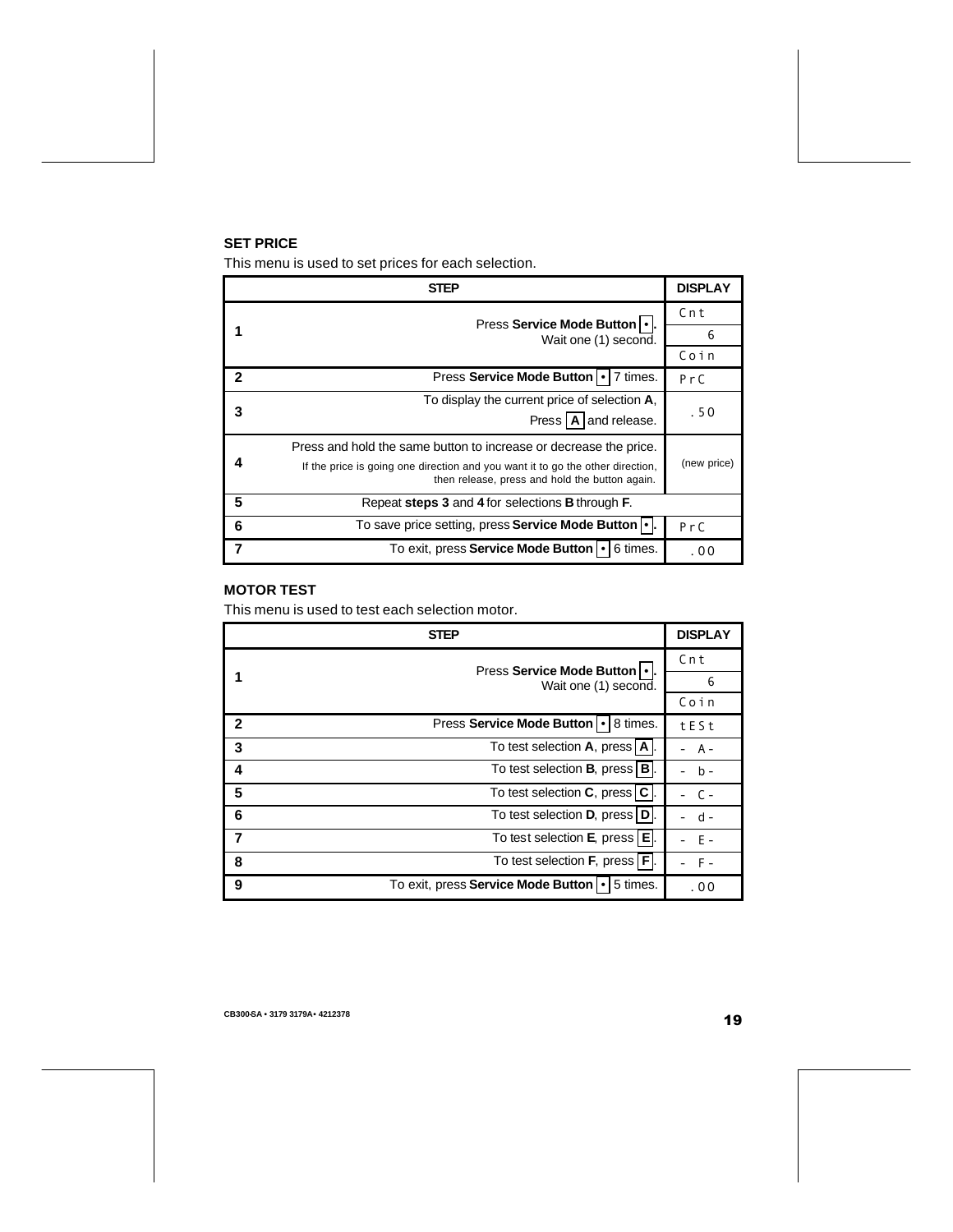#### **FORCE VEND**

This feature would require a customer to purchase an item from the machine once credit equal to or greater than the highest selection price has been deposited.

| STEP |                                                                                                               | <b>DISPLAY</b>  |
|------|---------------------------------------------------------------------------------------------------------------|-----------------|
|      | Press Service Mode Button   •  .                                                                              |                 |
|      | Wait one (1) second.                                                                                          |                 |
|      |                                                                                                               | Coin            |
|      | Press Service Mode Button   •   9 times.                                                                      | FC <sub>n</sub> |
|      | To toggle on or off, press any selection button.<br>Note: $FC n = Force Vend No$ ,<br>$FC Y = Force Vend Yes$ |                 |
| 3    |                                                                                                               |                 |
|      | To exit, press Service Mode Button   •<br>4 times.                                                            | . 00            |

#### **MULTI VEND**

Since the normal machine operation is to give change after a vend is made, Multi Vend will hold the change (credit), allowing the customer to make more than one vend, provided there is sufficient credit remaining.

| STEP |                                                            | <b>DISPLAY</b> |
|------|------------------------------------------------------------|----------------|
|      | Press Service Mode Button   •  .<br>Wait one (1) second.   | $Cn$ t         |
|      |                                                            | 6              |
|      |                                                            | Coin           |
| 2    | 10 times.<br><b>Press Service Mode Button   •</b>          | ШI<br>n,       |
|      | To toggle on or off, press any selection button.           |                |
| 3    | Note: $UL Y = Multi Vend YES$ ,<br>UL $n =$ Multi Vend NO. | UL             |
|      | To exit, press Service Mode Button   •<br>3 times.         | . 00           |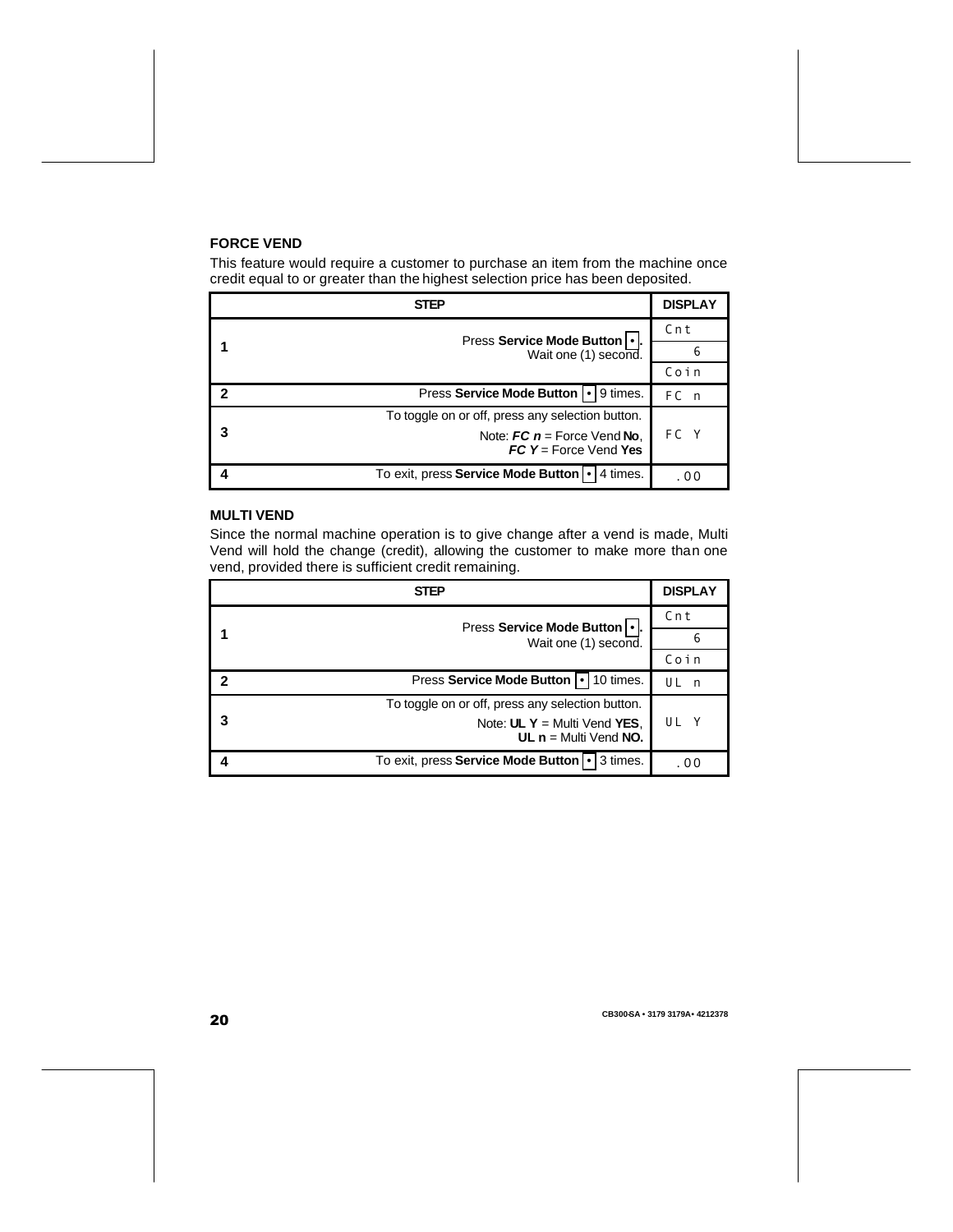#### **BILL ESCROW**

This feature will hold a bill in escrow (mechanically) until either a vend is performed or the return credit lever is pressed. This prevents the customer from using the vending machine as a bill changer.

| STEP |                                                             | <b>DISPLAY</b> |
|------|-------------------------------------------------------------|----------------|
|      |                                                             | $Cn$ t         |
|      | Press Service Mode Button   •  .<br>Wait one (1) second.    | 6              |
|      | Coin                                                        |                |
| 2    | Press Service Mode Button   •   11 times.                   | Fς<br>n        |
|      | To toggle on or off, press any selection button.            |                |
| 3    | Note: $ES n = Bill Escrow NO$ ,<br>$EX Y = Bill Escrow YES$ |                |
|      | To exit, press Service Mode Button   •  <br>2 times.        | . 00           |

#### **CAN-BOTTLE**

Allows setting for **can** or **bottle** vending. This setting is factory set to **can**. Can setting is normally used with double-depth loading of cans to double the product capacity of that selection. During a vend the product cradle stops rotating as soon as the drop sensor detects a vend. This is to prevent double vending.

Bottle setting is normally used with single-depth loading of bottles. This setting allows the product cradle to continue rotating a few more seconds so that it is positioned closer to the loading zone. This reduces customer's waiting time when the product cradle is activated for the next vend.

|   | <b>STEP</b>                                                                                         |                   |
|---|-----------------------------------------------------------------------------------------------------|-------------------|
|   | Press Service Mode Button   .                                                                       |                   |
|   | Wait one (1) second.                                                                                | 6                 |
|   |                                                                                                     | Coin              |
| 2 | 12 times.<br><b>Press Service Mode Button</b>                                                       | C b               |
|   | To display selection A setting, press any button on the keypad.                                     |                   |
| 3 | The letter on the far left is the selection while the far right is the setting.                     | $\epsilon$<br>A   |
|   | Examples: A C means selection A set to can setting,<br>A b means selection A set to bottle setting. |                   |
| 4 | Press any button on keypad to toggle between can or bottle setting.                                 | $\mathbf b$<br>A  |
|   | If selection is set correctly, then go to step 5.                                                   |                   |
| 5 | Press Service Mode Button   •   to display next selection setting.                                  | $\mathsf{C}$<br>b |
| 6 | Repeat steps 4 and 5 until                                                                          |                   |
|   | selections A through F are set correctly<br>and selection <b>G</b> is displayed.                    | G                 |
|   | To exit, press Service Mode Button   •<br>7 times.                                                  | . 00              |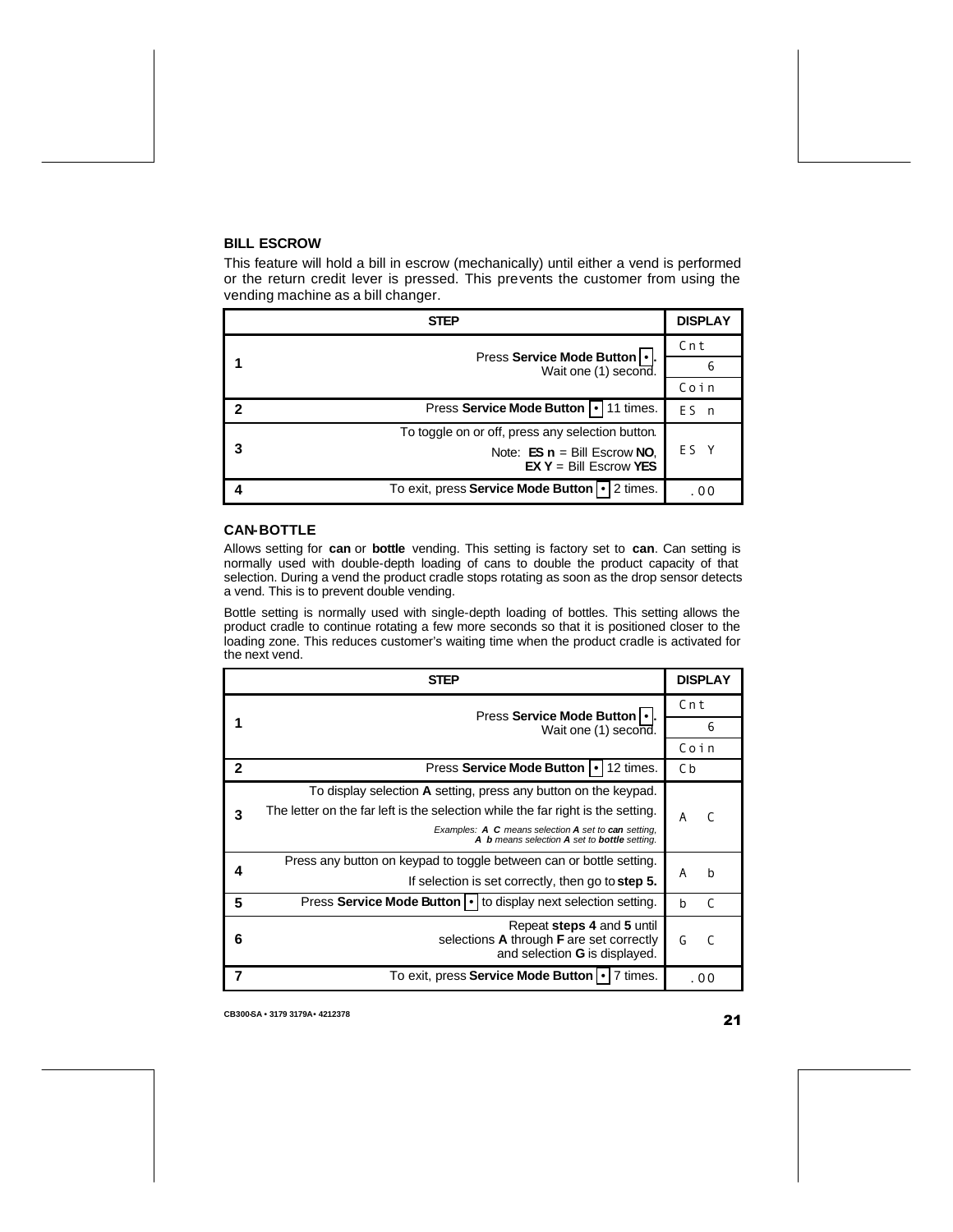## VEND CYCLE

## **STAND-BY CONDITION**

When the controller is in sales mode the display will show the amount of credit. If a customer presses a select button before establishing a credit, the vend price for that selection will display, signaling the customer that more money is needed for that selection.

### **ESTABLISHING CREDIT**

Feeding coins into the coin mechanism or bills into the bill validator results in the display of the corresponding credit value. The coin mechanism or bill validator will accept money until the highest vend price has been reached. At this point a credit has been set up through the control board that will enable a vend for any selection less than or equal to the established credit.

## **VALID SELECTION**

Making a selection causes the selection switch to close. A logic level signal is constantly sent out from the control board that then travels to each switch's common position. When the switch is closed, the signal travels out the normally closed position to the harness connection to the control board.

### **VEND SEQUENCE**

The control board then distributes 24 volts DC through the door and cabinet wiring harnesses and to the coil of the selected product cradle motor. At the same time, the display will scroll. This indicates to the customer that a vend is in progress. As the product cradle motor receives power, it will turn the product cradle, attempting to vend a can or bottle.

## **PRODUCT DELIVERY**

As the can or bottle drops onto the product delivery chute, the impact or vibration allows the drop sensor to send a low voltage signal to the control board indicating that a product has been vended. After receiving the drop sensor signal, the control board will recognize how the machine is programmed and responds accordingly. Refer to Can-Bottle menu on page 21 for additional features.

## **SOLD-OUT**

The display will cycle to show the vend progress of each selection. If a product drop is not detected in 10 to 12 seconds, then "**MAKE ANOTHER SELECTION**" indicator light will flash several times. The customer may make a different selection or receive a refund by pressing the coin return lever. If the machine is set for forced purchase, the customer must make an initial selection.

"**MAKE ANOTHER SELECTION**" indicator light may be due to one of the following:

- Selected column is empty.
- Selected column is jammed.
- Drop Sensor does not detect product drop and needs adjustment.
- Invalid selections **G, H, J, L, N** and **P** were selected. These selections do not have any columns assigned.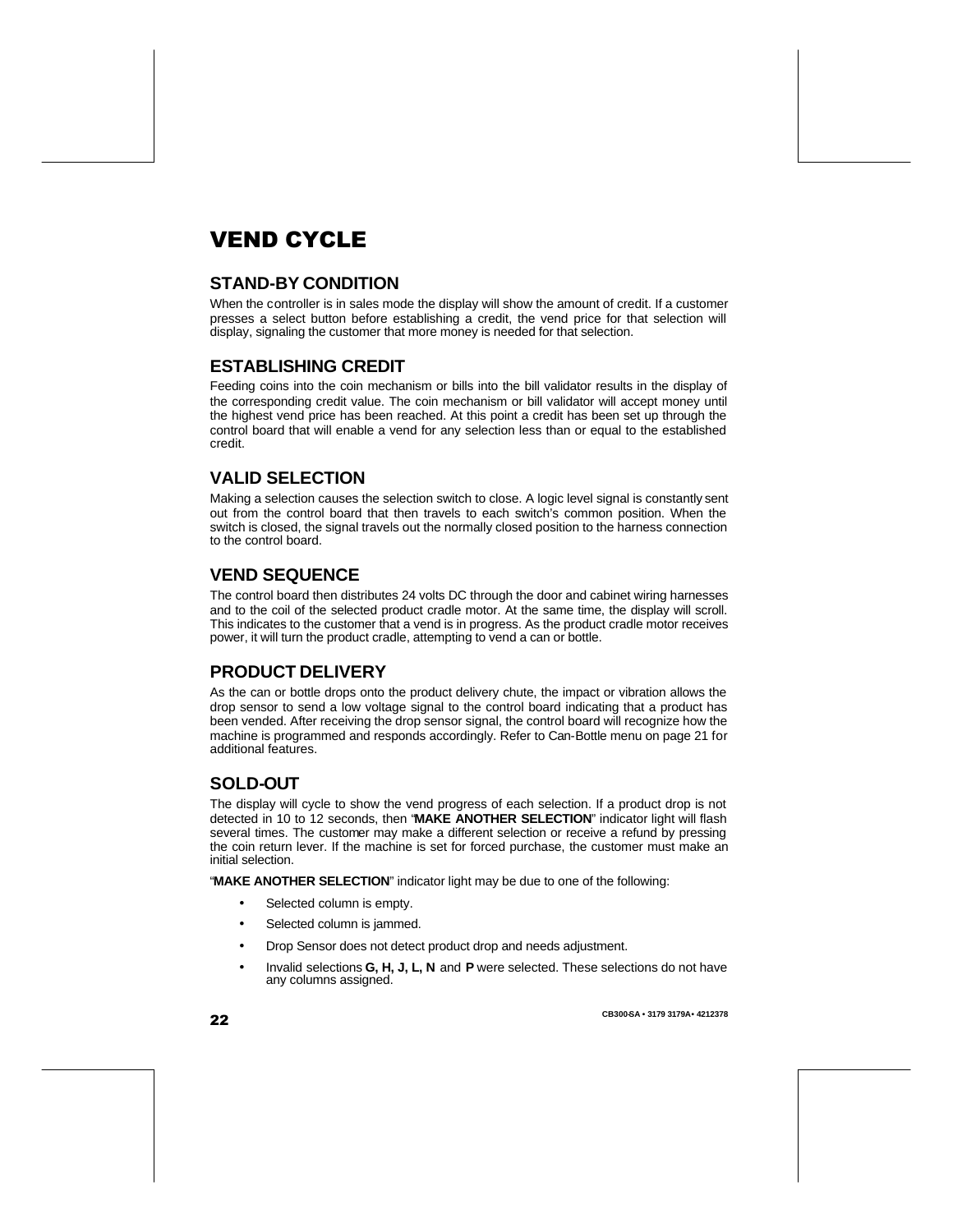## REFRIGERATION UNIT

## **REFRIGERATION CONTROLS**

The thermostat that controls the temperature has been **preset at the factory.** It is located on the right side under the hopper. See Figure 13 If setting up for the first time, please allow sufficient time for the refrigeration system to cool the products.



A10685



## **REFRIGERATION TROUBLESHOOTING**

Know and understand how to service the unit and how it operates. Units may vary, but the operation is basically the same. Never guess at the problem; find the symptom before attempting any repair.

#### **NOTE:**

90% of refrigeration problems are electrical.

The sealed hermetic system was not meant to be worked on outside the Factory Service Center. The three things that can go wrong with a sealed system and should be repaired at the Factory Service Center are:

- 1. Low Charge usually caused by leaks; look for oil around seals and welds. Unit will not cool properly. The capillary tube will be frosted before it enters the evaporator inlet tube.
- 2. Restriction in Systems (unit frost, then melts) not cooling properly.
- 3. Bad valves **-** unit does not cool properly; noisy compressor.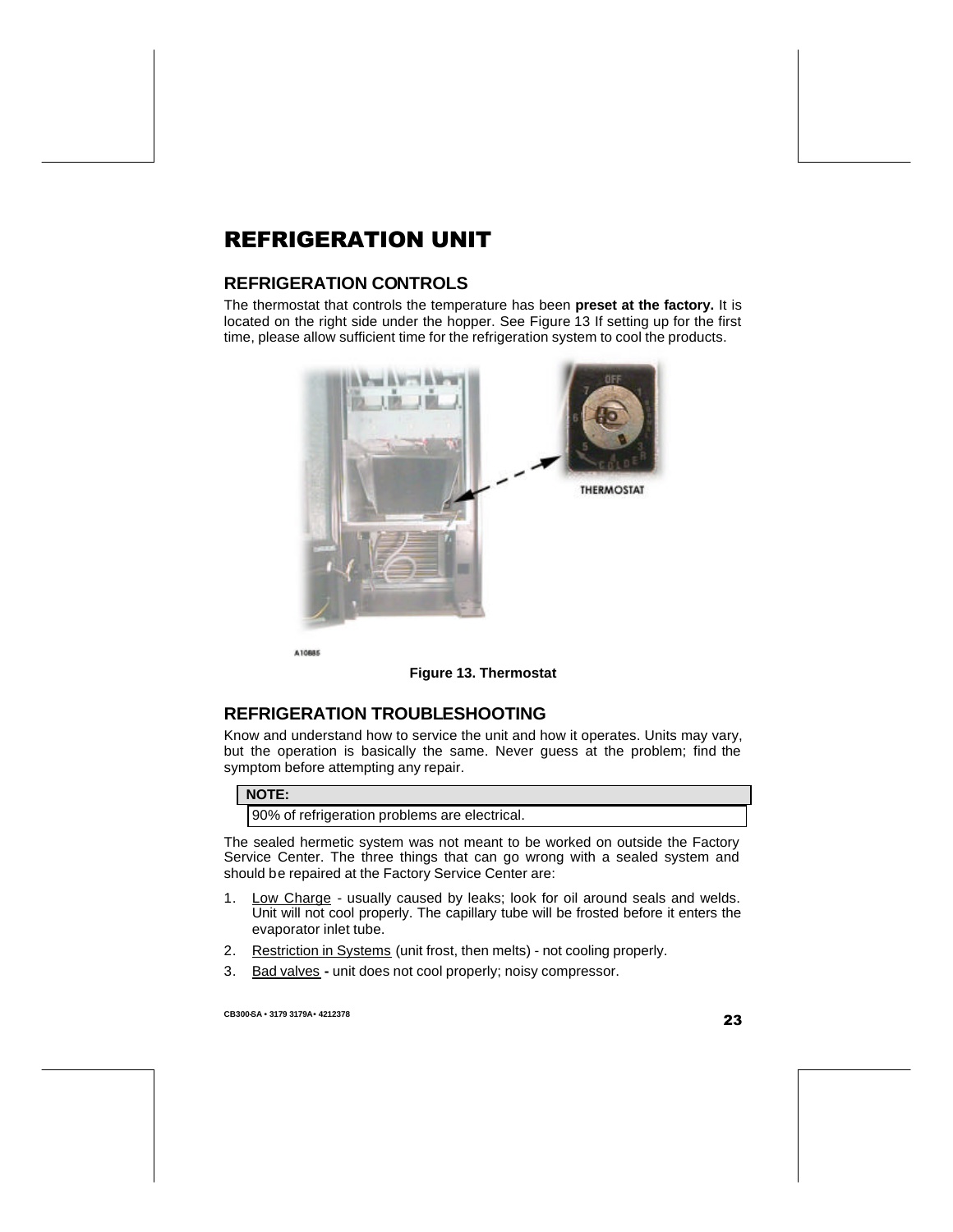#### **COMPRESSOR WILL NOT START**

Compressor has no power:

- 1. Machine not plugged in.
- 2. Tripped breaker or blown fuse.
- 3. Faulty wall outlet.
- 4. Short or tear in power cord.
- 5. Improper wiring.
- 6. Low voltage: 5 % below. Check the power source with the Multi-Meter.
- 7. Overload defective: Trips too fast. Check overload with the Multi-Meter.
- 8. Start relay defective: Check start relay with the Multi-Meter.
- 9. Compressor has open windings . Check compressor windings with a Multi-Meter.

#### **COMPRESSOR TRIPS ON OVERLOAD**

- 1. Improper voltage: 5-10% above, 5% below. Check power source with Multi-Meter.
- 2. Overload defective: Trips too fast. Check overload with Multi-Meter.
- 3. Relay defective: Won't open after starting. Check relay with Multi-Meter.
- 4. Compressor has shorted windings: Check compressor windings with Multi-Meter.
- 5. Short in other component: Isolate and eliminate each electrical component until short is found.
- 6. Compressor is too hot.
	- Dirty condenser.
	- Faulty condenser motor or blade.
	- Restricted air flow.

#### **CAUTION:**

Condenser must be kept clean of dirt and debris to allow for proper air circulation.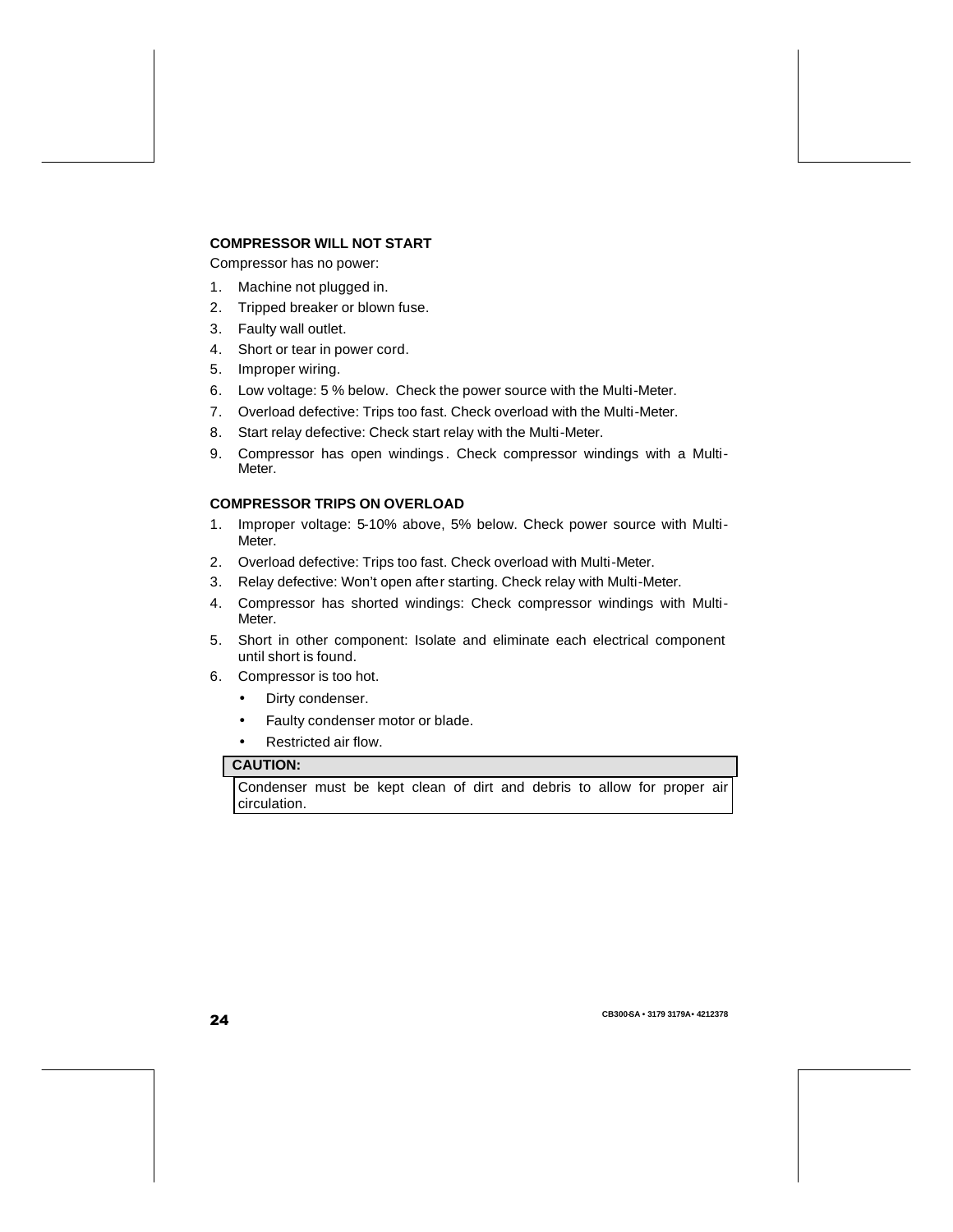#### **NOISY OR VIBRATING UNIT**

- 1. Components rubbing or touching each other.
	- Check fan blades and motor.
	- Loose shrouds and harness.
	- Copper tubing.
	- Loose or unsecured parts.
- 2. Worn or aged grommets.
- 3. Compressor
	- Bad valves
	- Slugging
	- Bad windings (See Figure 14. Compressor Schematic on page 27)
	- Low voltage

#### **UNIT SHORT CYCLES**

1. Temperature setting set too warm. See Refrigeration Controls section on page 23 of this manual.

#### **UNIT OPERATES LONG OR CONTINUOUSLY**

- 1. Air flow restricted
	- Faulty evaporator motor or blades causing coils to ice over.
	- Loose connections on evaporator motor. (One motor not running.)
	- Air flow blocked by product in front of evaporator or air duct openings
- 2. Gasket leak around door.
- 3. Excessive load: After loading, unit will run longer to pull out excessive heat from product.
- 4. Shortage of refrigerant or restriction.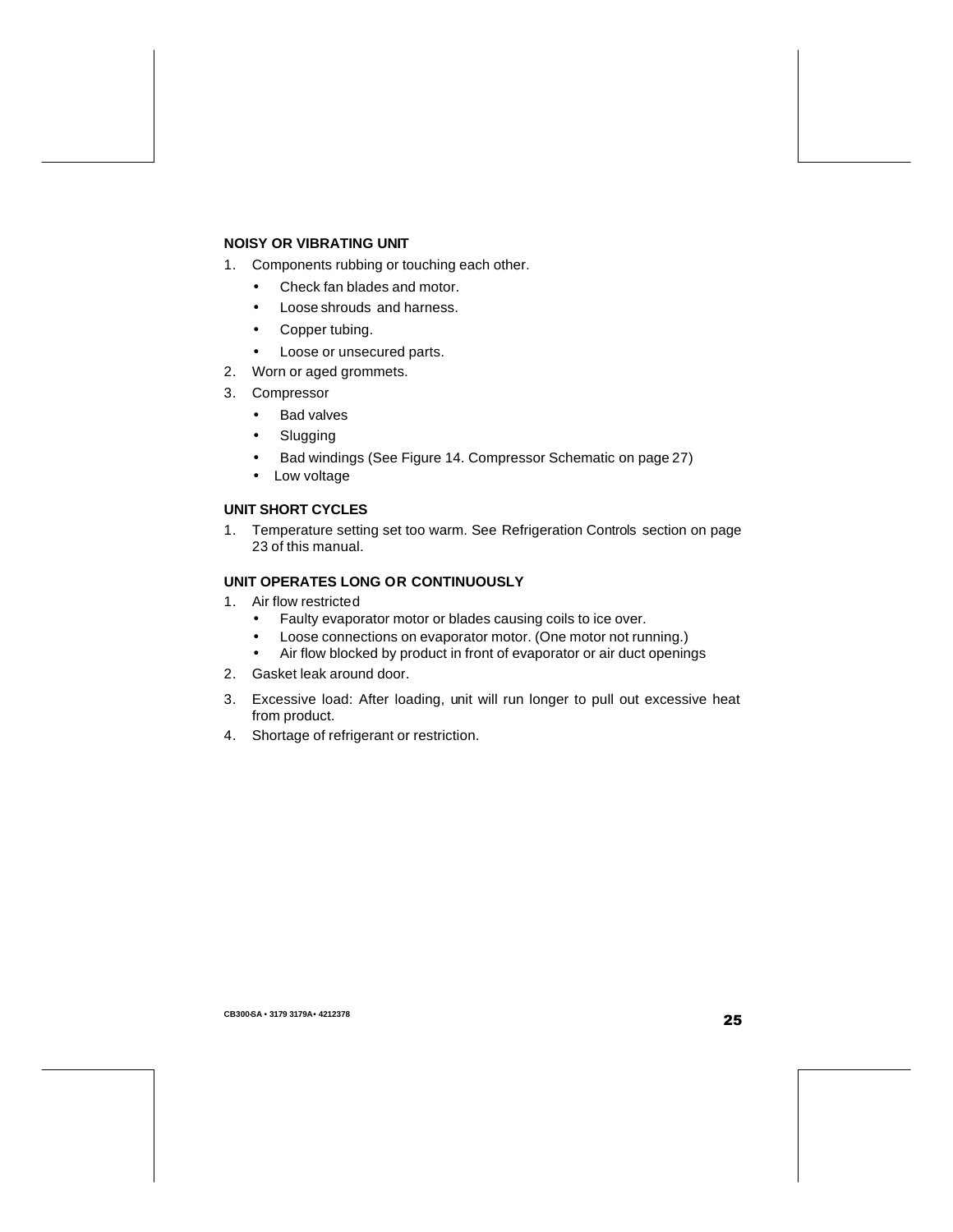#### **REFRIGERATED SPACE TOO COLD**

1. Refrigeration control setting too cold. See Refrigeration Controls section on page 23 of this manual.

#### **REFRIGERATED SPACE TOO WARM**

- 1. Refrigeration control setting too warm. See Refrigeration Controls section on page 23 of this manual.
- 2. Restricted evaporator space.

Evaporator motor or blades faulty, causing the coils to ice over the evaporator.

Condenser air flow restricted.

- Plugged or dirty condenser
- Condenser motor or blades bad
- Blade stuck

Condensing space restricted

• Unit placed too close to a wall.

Compressor - bad valves

- Cap tube will start frosting 8 to 10 inches past evaporator connection tube.
- Check for oil around brazed connections.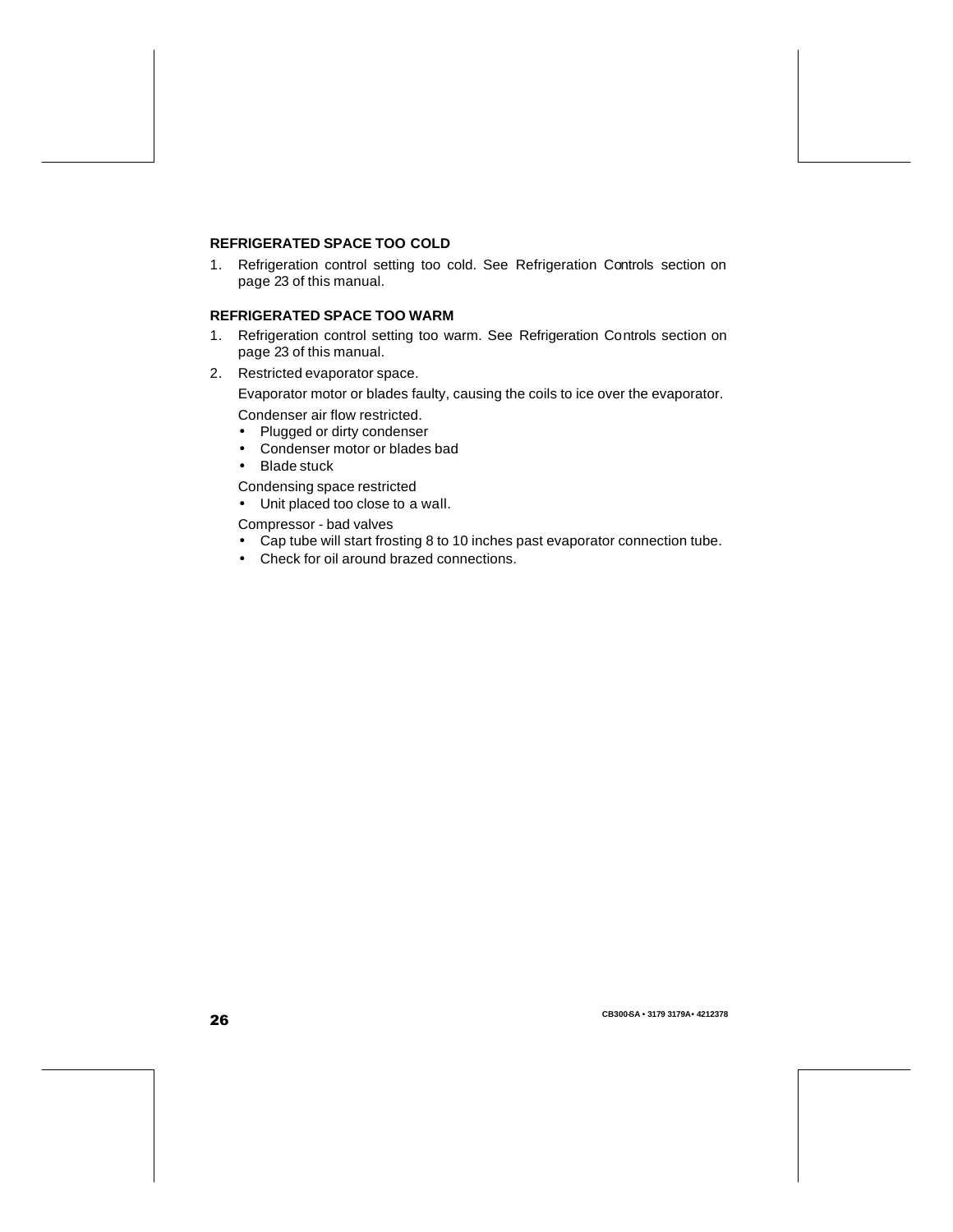### **TROUBLESHOOTING CIRCUITS WITH MULTI-METER**

- Check the power source. Use voltage section of the Multi-Meter. Should measure within 5-10% above, 5% below.
- Check overload.

#### **NOTE:**

Power must be off and fan circuit open.

Using the resistance section of the Multi-Meter, check terminals 1 and 3 for continuity. If no continuity is measured (infinity), overload may be tripped. Wait 10 minutes and try again. If still no continuity, overload is defective.

- Check relay (See Figure 14. Compressor Schematic on page 27) Unscrew lead term inals and remove relay from compressor. (NOTE: keep relay upright)
- Check terminals 1 and S, or L and S with the Multi-Meter. Replace relay if continuity exists.
- Check compressor windings. (See Figure 14. Compressor Schematic on page 27.
- Check winding resistance with the Multi-Meter. If readings are not within 2 Ohms, the compressor is faulty.

#### **WARNING:**

Wiring diagrams must be followed as shown. Wrong wiring can cause serious electrical hazard and potential damage or rupture component electrical parts

#### **Winding Resistance**

Approximate resistance reading across terminals - use RXI scale:

COMMON to START: 12 Ohms<br>COMMON to RUN: 2 Ohms COMMON to RUN: RUN to START: 14 Ohms COMMON to SHELL: No Continuity



A10233

**Figure 14. Compressor Schematic**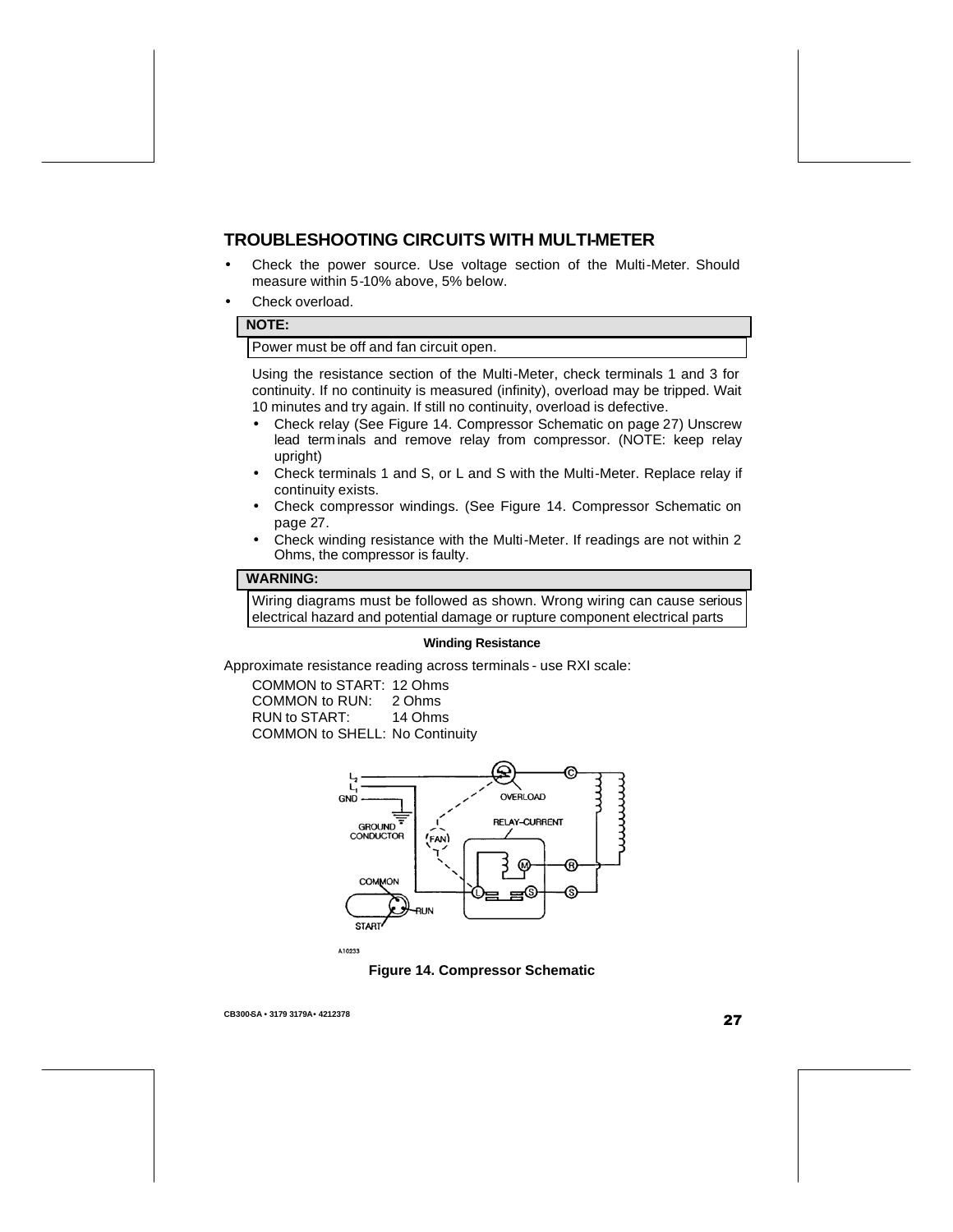## **REFRIGERATION UNIT REMOVAL**

The refrigeration unit is a hermetically sealed completely self-contained modular 1/4 H.P. unit charged with 3.5 ounces of ozone-friendly R-134-a refrigerant. The complete refrigeration unit can be removed if there is a service problem.

#### **CAUTION:**

Do not place any object in the evaporator assembly area or inside the cabinet area that will block the airflow. This may damage the refrigeration system, which may void the refrigeration warranty.

- 1. Unplug the power cord.
- 2. Remove the two screws holding the suction line cover.
- 3. Remove only the ten screws holding the refrigeration unit to the cabinet as shown in Figure 15.
- 4. From the front, disconnect the green ground (earth) wire from the power switch plate.
- 5. From the front, remove the screws holding the hopper and remove the hopper.
- 6. From the front, remove the air duct.
- 7. From the front, unscrew the "P" clamp that holds the main motor harness and the power harness to the power switch plate.
- 8. From the back, pull the unit out a few inches. Remove the Mastic from where the main motor cord enters the cabinet. Slide the cord out of the two slots (one on the outside of the panel and the other on the inside of the panel).
- 9. Use the handle on the unit and pull straight back to remove.

To re-install the refrigeration unit, reverse the above procedures.



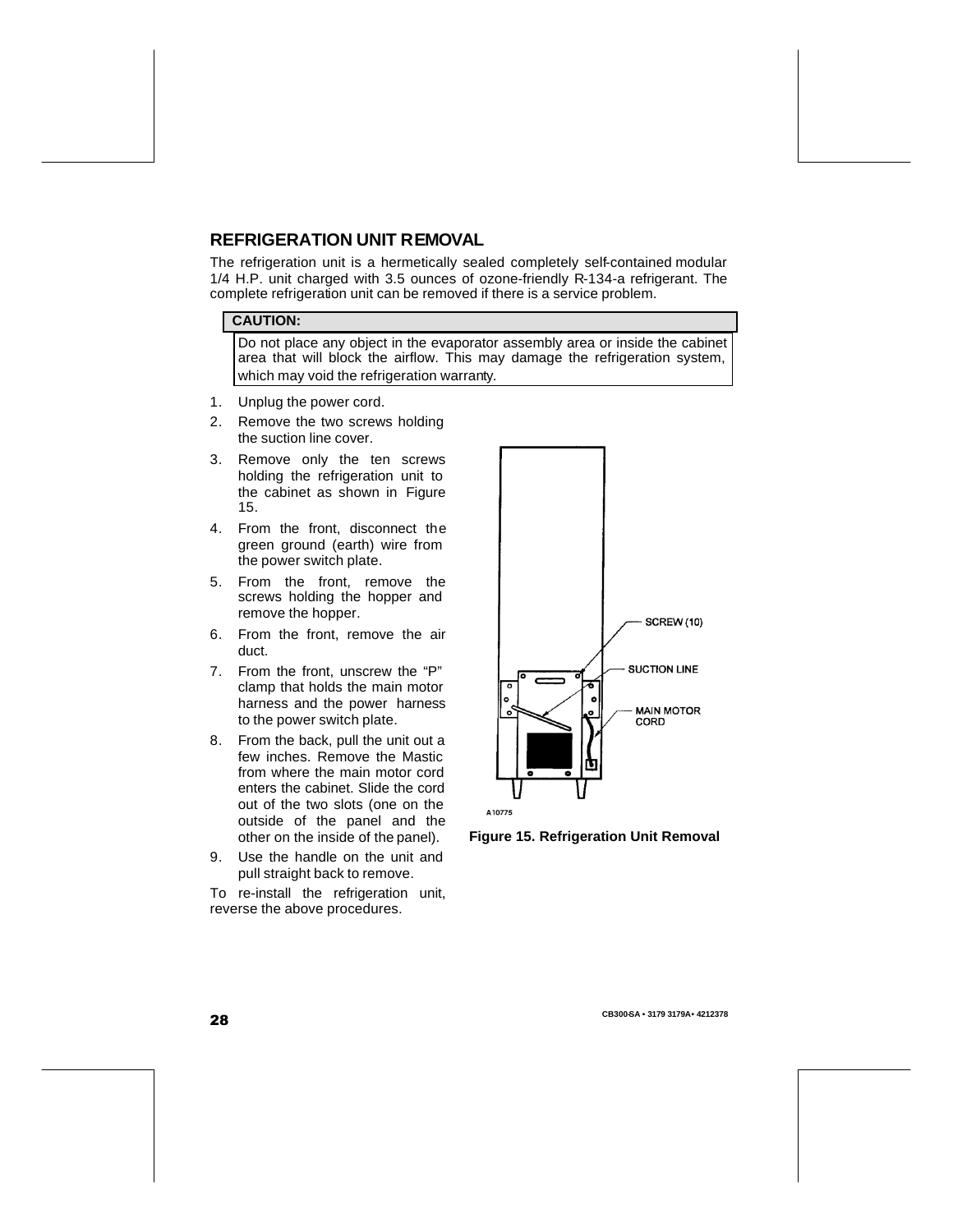## CARE & CLEANING

#### **WARNING:**

Always disconnect the power before cleaning.

### **CABINET EXTERIOR**

Wash with a mild detergent and water, rinse and dry thoroughly. Wipe occasionally with a quality car wax. Plastic exterior parts may be cleaned with a quality plastic cleaner.

### **CABINET INTERIOR**

Wash with a mild detergent and water. Odors may be eliminated by including baking soda or ammonia in the cleaning solution. Remove and clean drain hose to eliminate any deposits that may restrict condensate water flow.

The vend mechanisms must be kept clean. Any build-up of syrup deposits can cause the mechanisms to malfunction. Use soap and water with great care so as not to get water into the electrical components.

To insure proper vending keep delivery slide area free of dirt and sticky substances.

### **REFRIGERATION SYSTEM**

Clean dust from condenser and screen in the front door with a soft bristle brush or vacuum cleaner. Remove any dirt or debris from the refrigeration system compartment. Remove and clean the condensation pan.

Do not block the evaporator or any area of the airflow with product or supplies.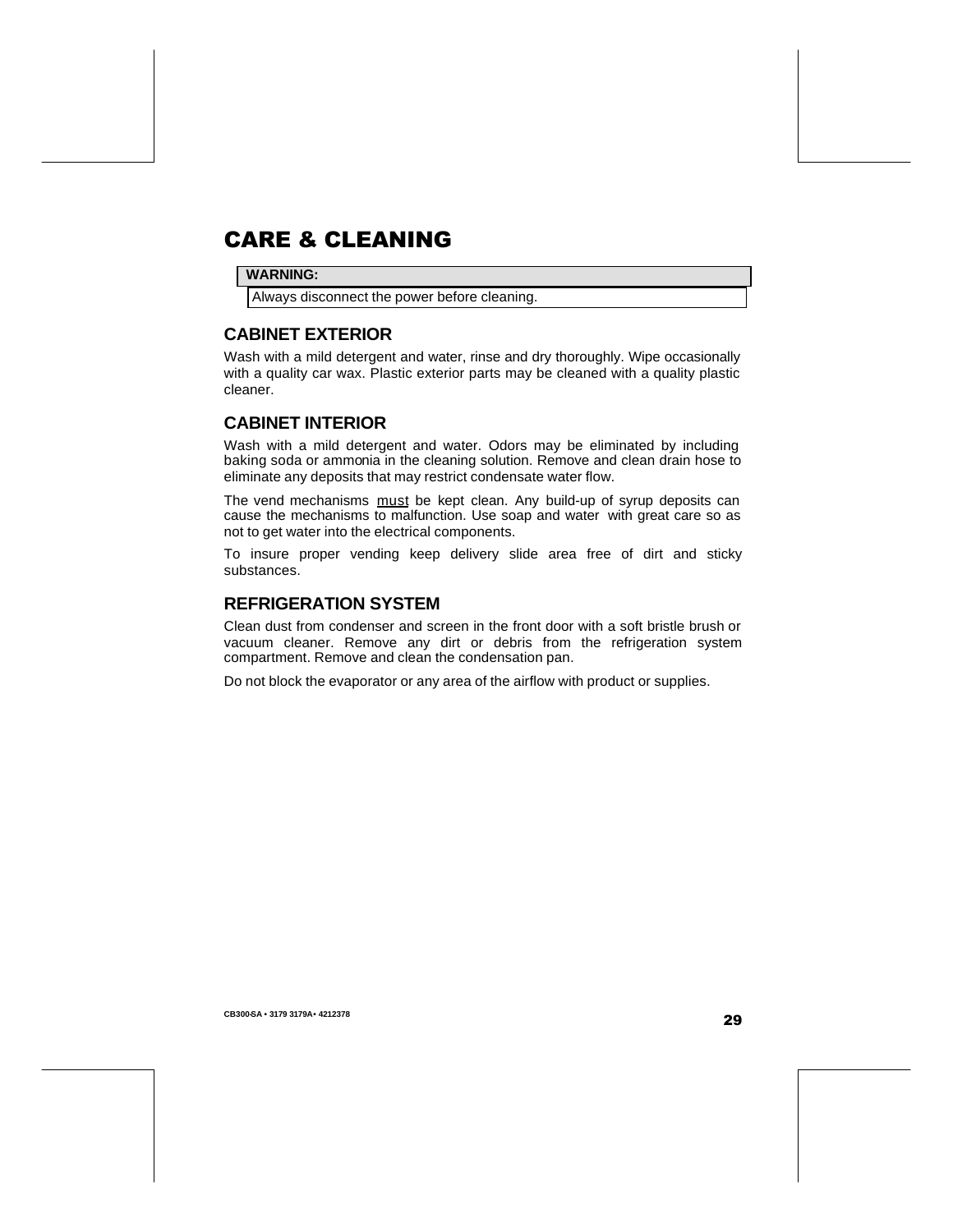## PARTS ORDERING PROCEDURE

When ordering parts, include the following:

- 1. The model number and serial number of the machine.
- 2. Shipping address.
- 3. Address where the invoice should be sent.
- 4. The number of parts required.
- 5. Any special shipping instructions.
- 6. Carrier desired: air or air special, truck, parcel post, or rail.
- 7. Signature and date.
- 8. If a purchase order number is used, be sure that it is visible and legible.
- 9. Correct part number and description from the pertinent part and/or parts manual.

#### **NOTE**

**When "Right" and "Left" are used with a part name, it is taken to mean that the person is facing the machine with the door closed.**

#### 10. Mail your order to: **VendNetÔ**

165 North 10th Street Waukee, Iowa 50263 - USA Phone: 515-274-3641 Parts Fax: 515-987-4447 Sales Fax: 515-274-0390 E-Mail: vendnet@vendnetusa.com

All orders are carefully packed and inspected before shipment. Damage incurred during shipment should be reported at once and a claim filed with the terminating carrier.

**If you do not have the right parts manual,** contact the above address. VendNet<sup>M</sup> will provide a copy for you, if available.

Do not wait to order until you receive the parts manual; instead use the most accurate description you can. Include the model number and serial number of the machine, the name of the assembly in which the part is used, and if practical, a sample part. Furnish any information to enable our Parts Department to pinpoint the exact part needed.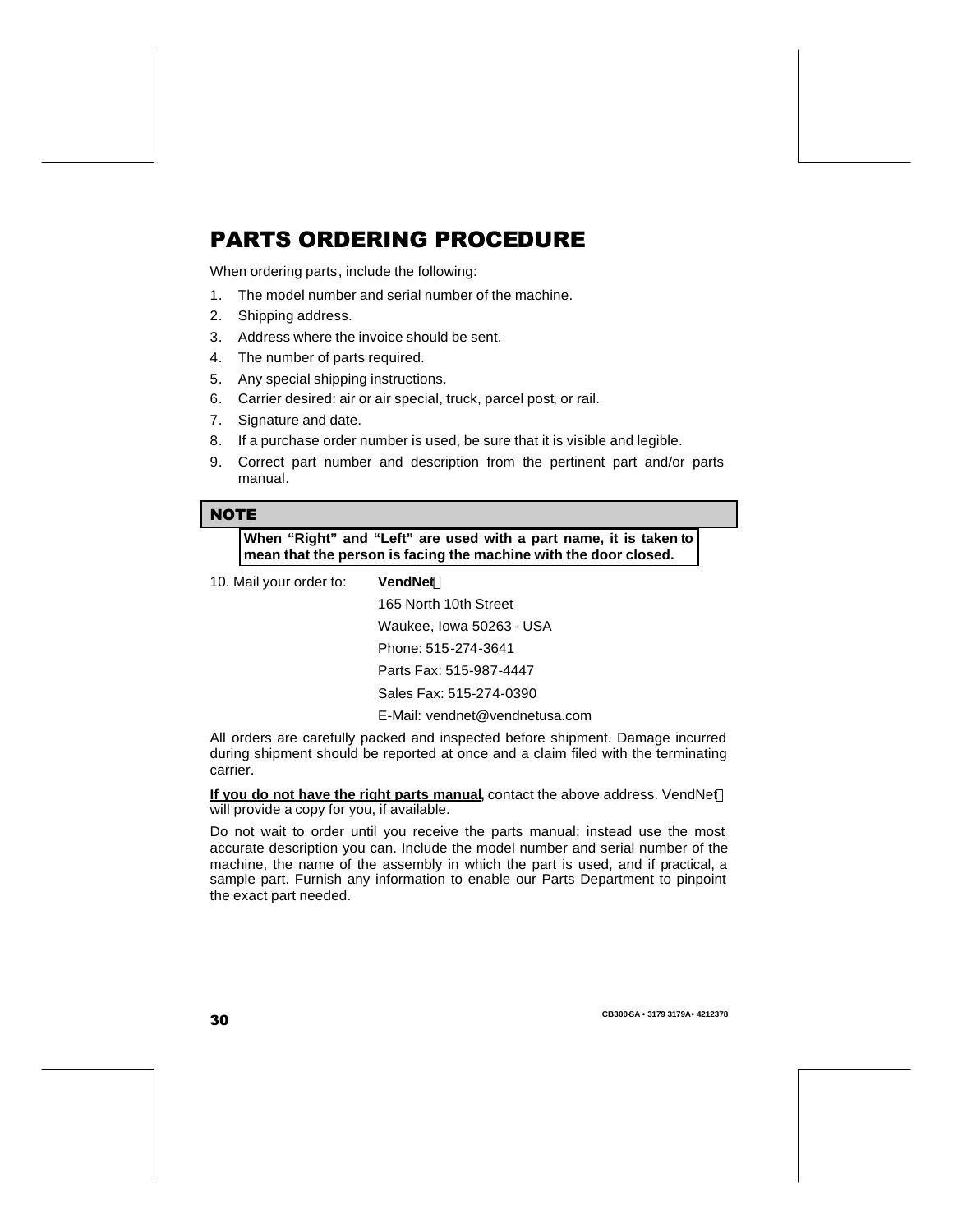## BEFORE CALLING FOR SERVICE

Please check the following:

- Does your machine have at least 4" of clear air space behind it?
- If the power is turned on at the fuse box, is the machine the only thing that doesn't work?
- Is the machine plugged directly into the outlet?

#### **WARNING:**

Extension cords cause problems.

DO NOT USE EXTENSION CORDS.

- Is the evaporator coil free of dust and dirt?
- Is the condenser coil free of dust and dirt?
- Is the compressor free of dust? (A blanket of dust can prevent the compressor from cooling off between workouts).
- Is the circuit breaker at the fuse box reset?
- Are evaporator fans running? Take a sheet of paper approx.  $4" \times 5"$  in size. Place the paper in front of the evaporator coil and see if the evaporator fans will draw the paper to the coil.
- Is the condenser fan running? Fold a sheet of 8 1/2" x 11" paper in half. Place the paper in front of the condenser coils and see if it draws the paper to it.
- Is the shelf in front of the evaporator coil clear? (No tools or other air-restricting items).
- Is the cold control set between 0 and 2?

#### **NOTE:**

Setting the cold control higher does not accelerate cooling of product.

#### **For additional information Phone: 1-800-833-4411 or E-Mail: vendnet@vendnetusa.com**

#### **Include model number and serial number**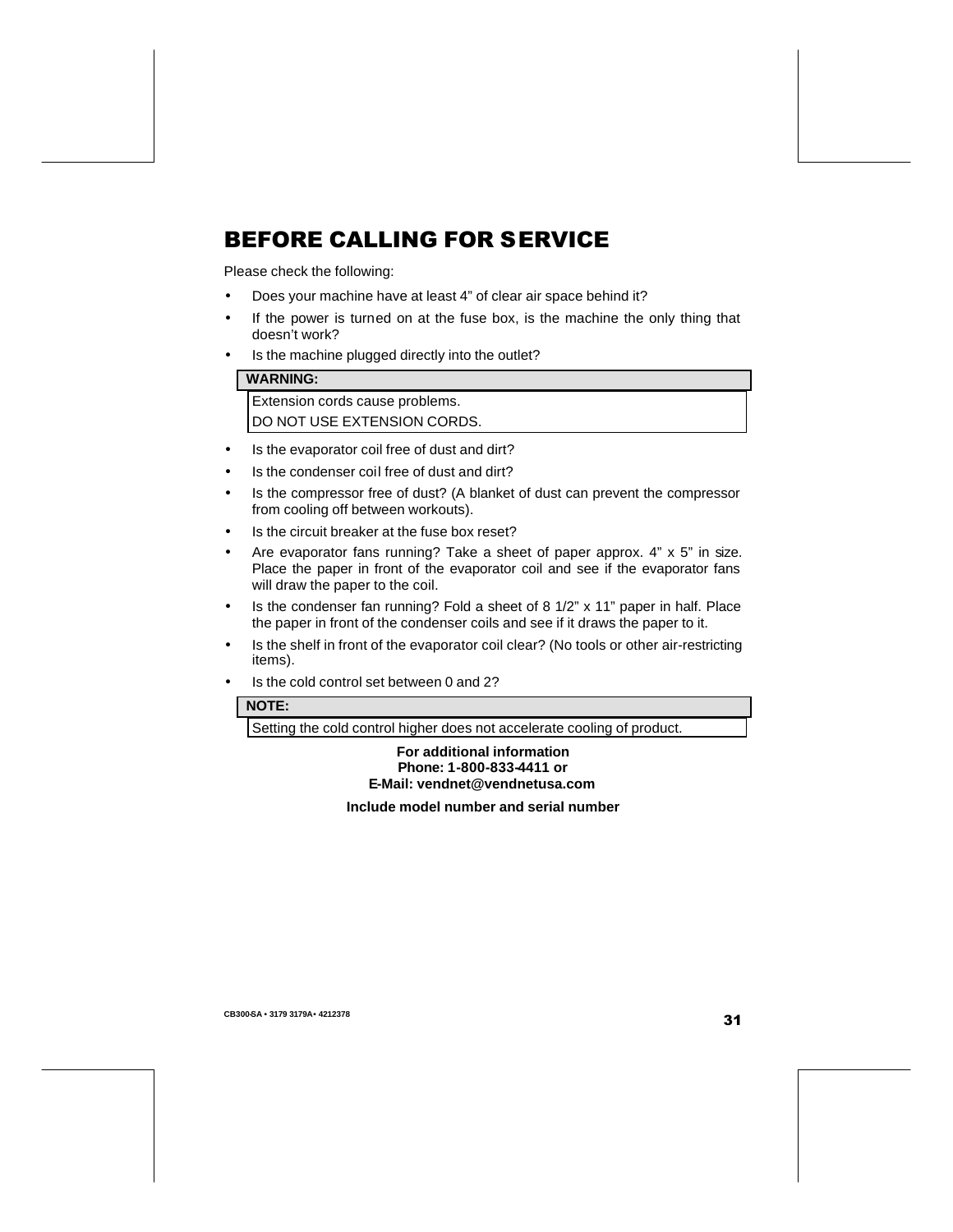## SCHEMATIC

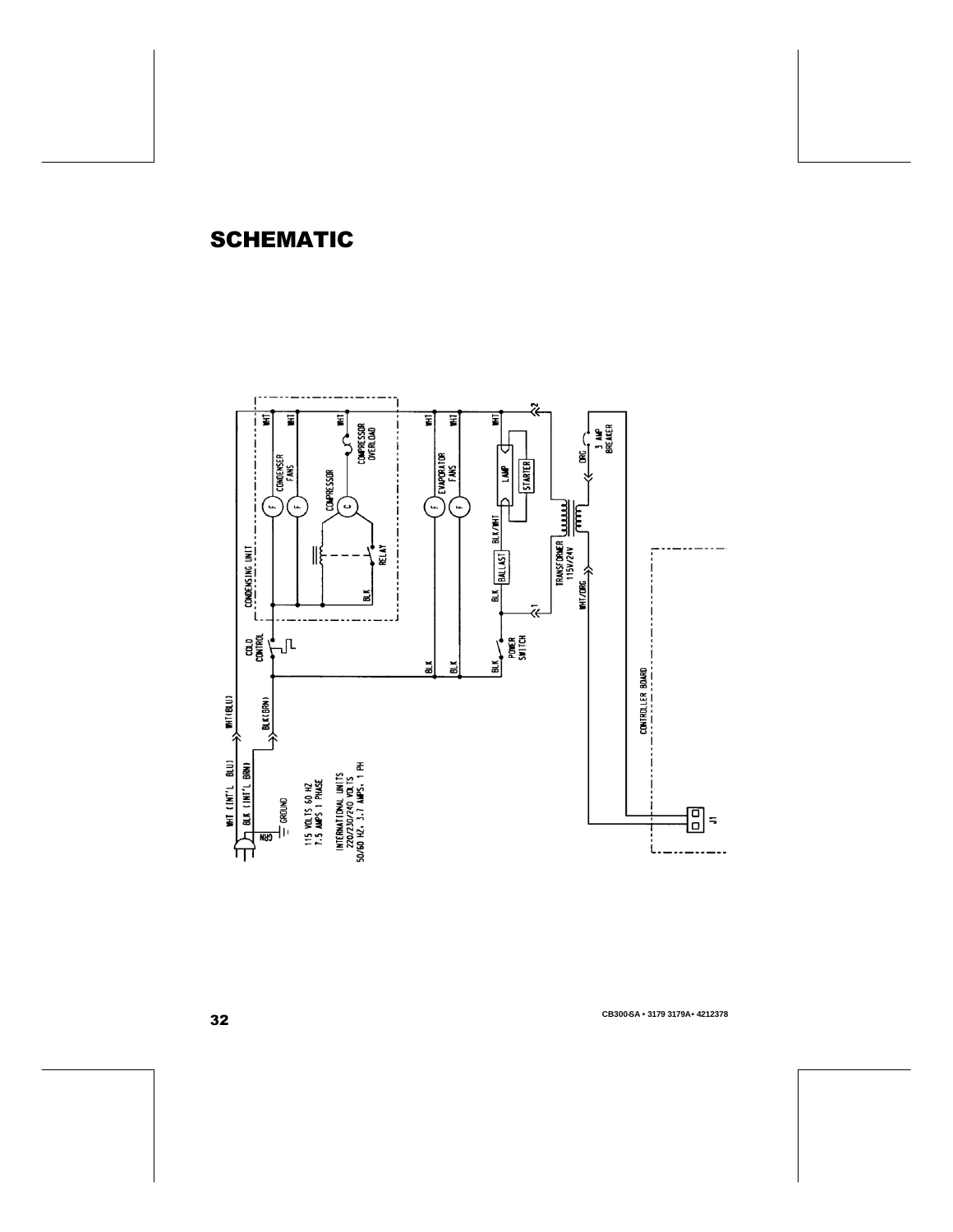